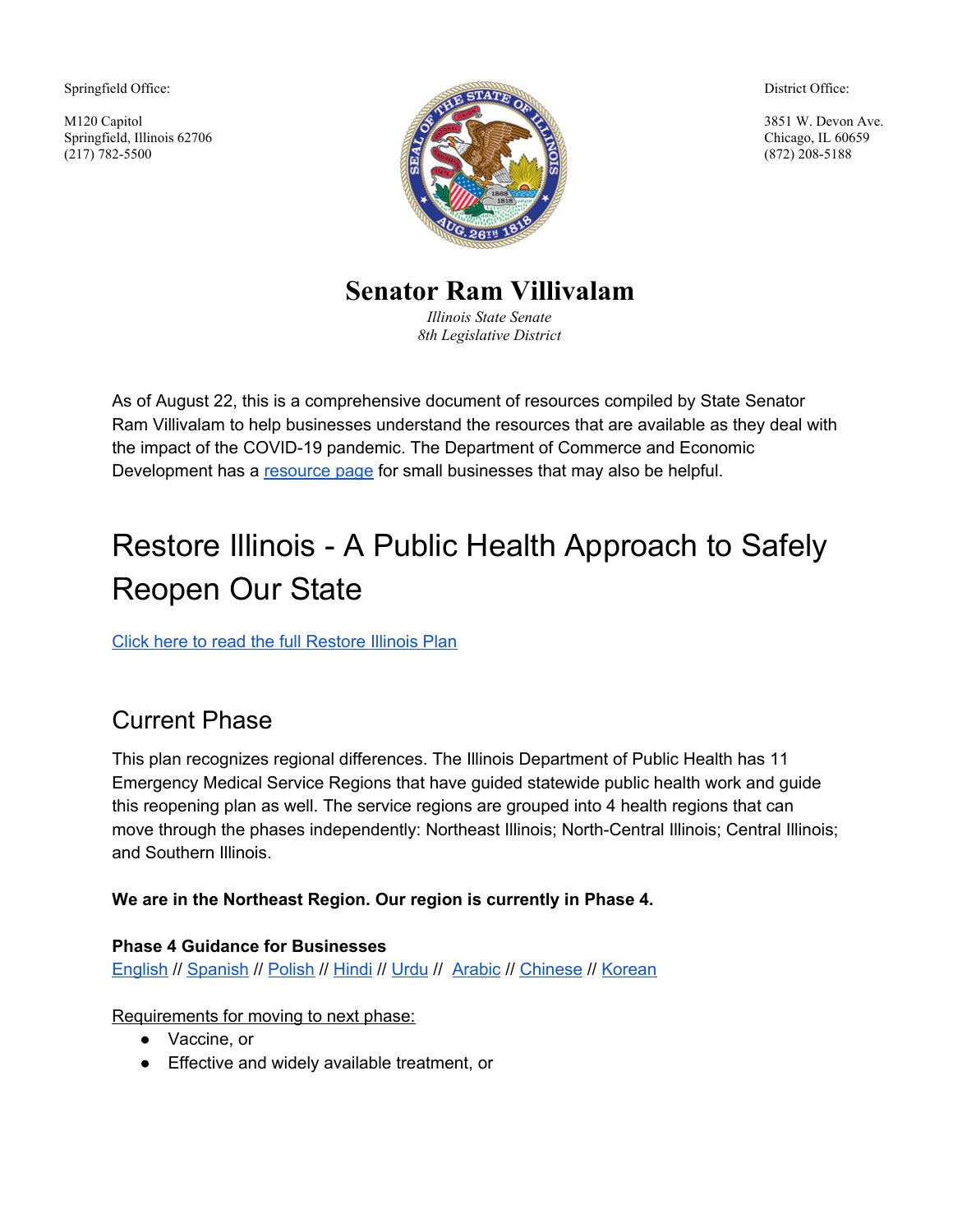• The elimination of new cases over a sustained period of time through herd immunity or other factors.

What could cause us to move back to phase 3:

- Sustained rise in positive cases.
- Sustained increase in hospital admissions for COVID-19 like illness
- Reduction in hospital capacity threatening surge capabilities
- Significant outbreak in the region that threatens the health of the region.

### Overview of Reopening Phases

**Phase 1 - Rapid Spread** - The rate of infection among those tested and the number of patients admitted to the hospital is high or rapidly increasing.

Strict stay at home order and social distancing guidelines are put in place. Only essential businesses remain open. If mitigation efforts are unsuccessful, we could return to this phase.

Requirements for moving to next phase:

- Slowing of new case growth.
- Availability of surge capacity in adult medical and surgical beds, ICU beds, and ventilators.
- Ability to perform 10,000 tests a day statewide; testing available for any symptomatic health care workers and first responders.

**Phase 2 - Flattening** - The rate of infection among those tested and the number of patients admitted to the hospital in regular and ICU beds increases at a slower rate, moving toward a flat and even downward trajectory.

Non-essential retail stores reopen for curb-side pickup and delivery.

Illinoisans are directed to wear a face covering when outside the home and can begin enjoying additional outdoor activities like golf, boating and fishing while practicing social distancing.

Requirements for moving to next phase:

- At or under a 20% positivity rate
- No overall increase in hospital admissions for COVID-19 like illness for 28 days
- Available surge capacity of at least 14% of ICU beds, medical and surgical beds, and ventilators.
- Testing available for all patients, health care workers, first responders, people with underlying conditions, and residents and staff at congregate living facilities.
- Contact tracing and monitoring within 24 hours of diagnosis.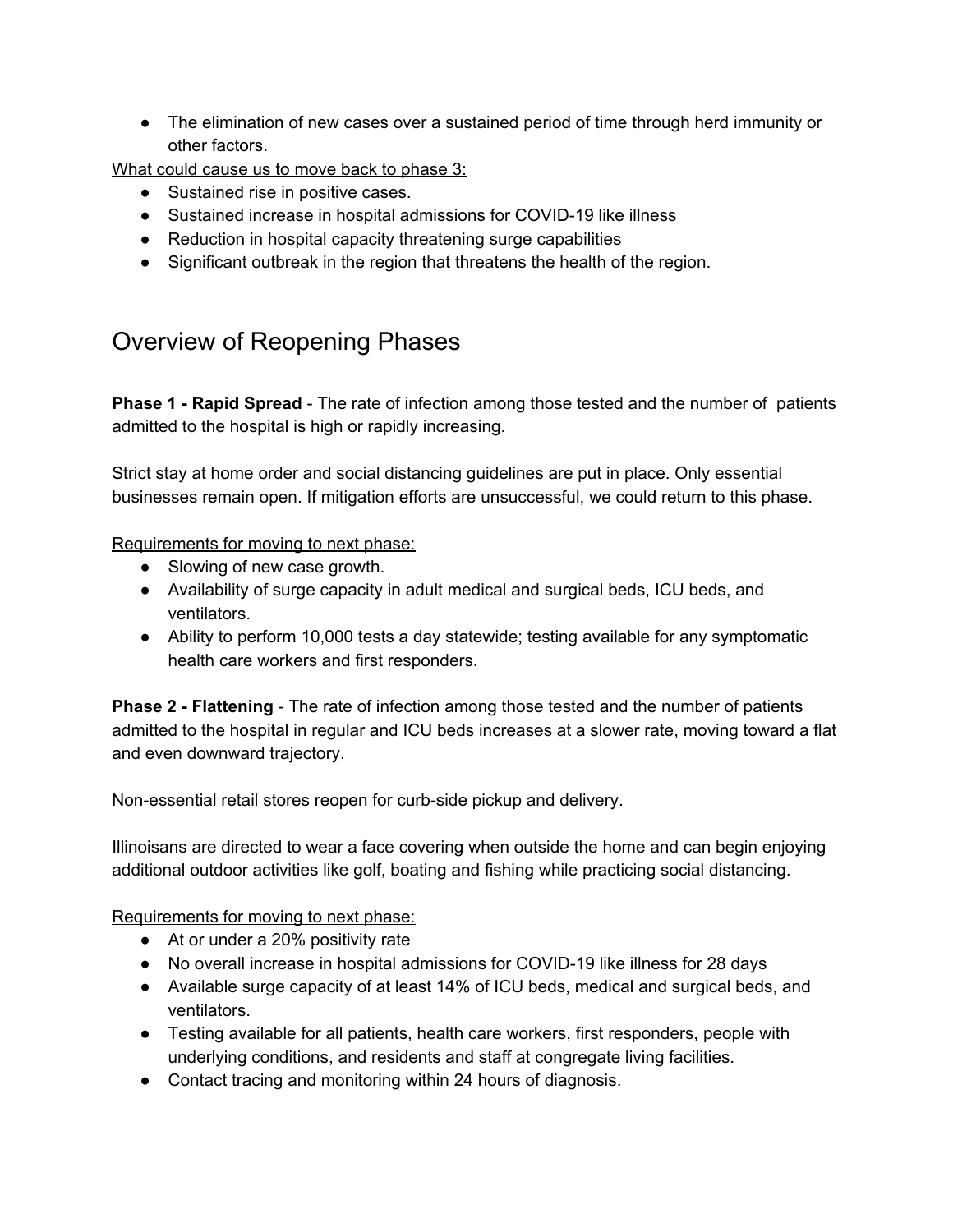**Phase 3 - Recovery -** The rate of infection among those surveillance tested, the number of patients admitted to the hospital, and the number of patients needing ICU beds is stable or declining.

Manufacturing, offices, retail, barbershops, and salons can reopen to the public with capacity and other limits and safety precautions. Health and fitness clubs can provide outdoor classes and on-on-one personal training with IDPH approved safety guidance.

Gatherings of 10 people or fewer are allowed. Face coverings and social distancing are the norm.

All health care providers are open with DPH approved safety guidelines.

Limited child care and summer programs open with IDPH approved safety guidelines.

Requirements for moving to next phase: Driven by COVID-19 positivity rate in each region and measures of maintaining regional hospital surge capacity:

- At or under a 20% positivity rate and increasing no more than 10% over a 14-day period
- No overall increase in hospital admissions for COVID-19 like illness for 28 days
- Available surge capacity of at least 14% of ICU beds, medical and surgical beds, and ventilators.
- Testing available regardless of symptoms or risk factors.
- Contact tracing and monitoring begins within 24 hours of diagnosis for more than 90% of cases in the region.

**Phase 4 - Revitalization -** The rate of infection among those surveillance tested and the number of patients admitted to the hospital continues to decline.

Gatherings of 50 people or fewer are allowed, restaurants and bars reopen, travel resumes, child care and schools reopen under guidance from the Illinois Department of Public Health. Face coverings and social distancing are the norm.

Cinema and theaters open with capacity limits and IDPH approved safety guidance.

All outdoor recreation allowed.

Requirements for moving to next phase:

- Vaccine, or
- Effective and widely available treatment, or
- The elimination of new cases over a sustained period of time through herd immunity or other factors.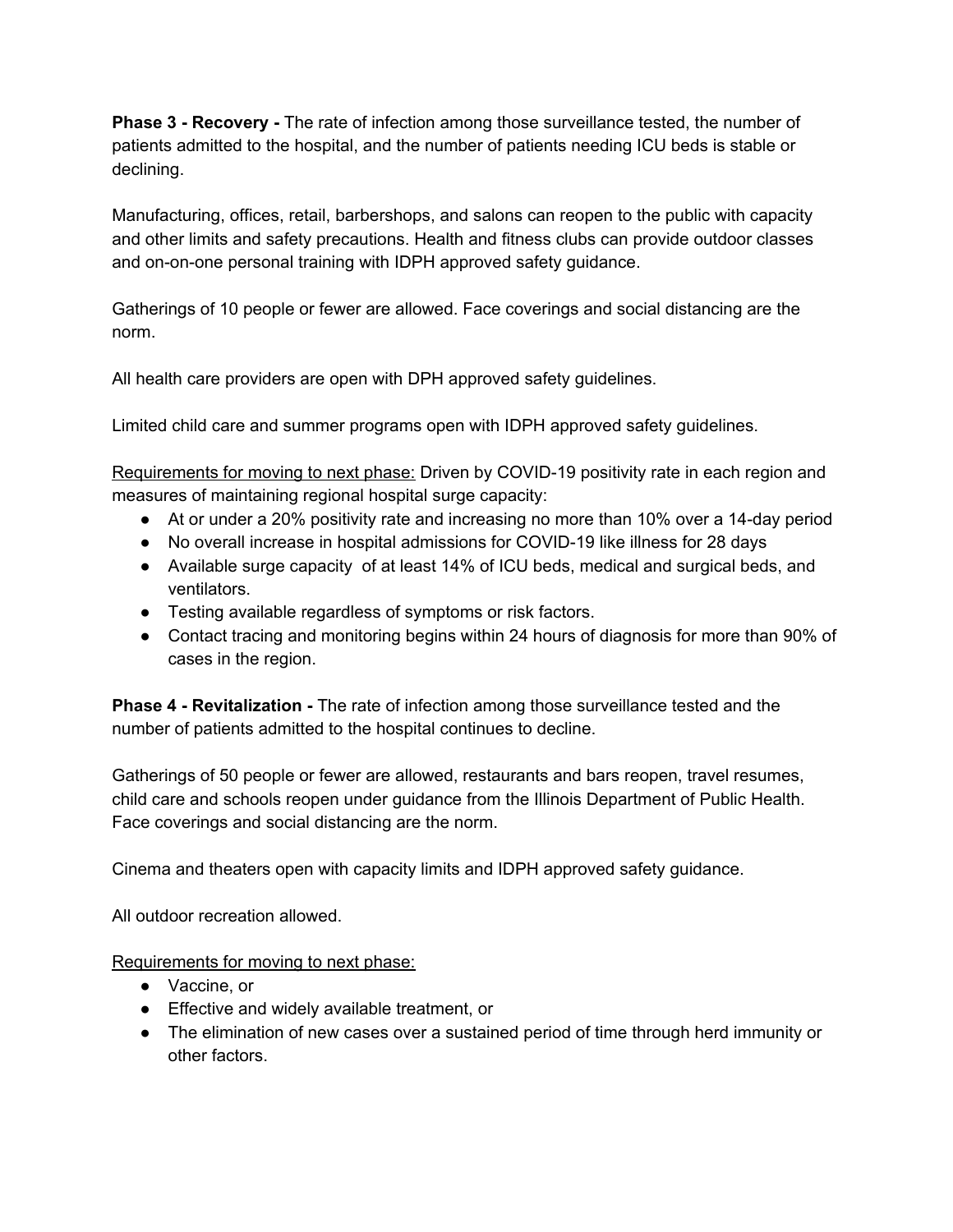**Phase 5 - Illinois Restored -** Vaccine or highly effective treatment is widely available or new cases have been eliminated over a sustained period.

The economy fully reopens with safety precautions continuing. Conventions, festivals, and large events are permitted, and all businesses, schools, and places of recreation can open with new safety guidance and procedures.

# Local Business Safety Rules

To slow the spread of COVID-19, Cook County Public is issuing guidance for measures in bars, fitness clubs, personal care businesses, and other settings to mitigate the spread of COVID-19. The measures are based on Tier 1 mitigation measures in the Restore Illinois [Mitigation](https://coronavirus.illinois.gov/s/restore-illinois-mitigation-plan) Plan. This guidance applies to suburban Cook County, with the exception of Evanston, Skokie, and Oak Park.

#### Guidance

Measures include:

- Bars, taverns, breweries and other establishments that serve alcohol for on-site consumption without a retail food license are being asked to serve customers outdoors only.
- Restaurants that serve alcohol must continue to abide by ongoing COVID-19 guidance and existing regulations.
- Maximum party size and table occupancy at restaurants, bars, taverns, and breweries should be reduced to 6 people (indoor or outdoor).
- Indoor fitness class size should be reduced to a maximum of 10 people.
- Personal service businesses should discontinue services (shaves, facials) that require the removal of face coverings.
- Residential property managers should limit guest entry to 6 people per unit to avoid indoor

gatherings and parties.

In addition, businesses and workplaces should:

- Institute remote work for high-risk individuals and continue to support telework for as many workers as possible
- Retail establishments should maintain no more than 50% capacity, which is the current recommendation.

# Loans/Grants

See the loan and grant [information](https://docs.google.com/document/d/1y_yNgutpoQShlce1gw2L1V3cz5A8Jl1tCKaQTGQlnAg/edit?usp=sharing) in chart form.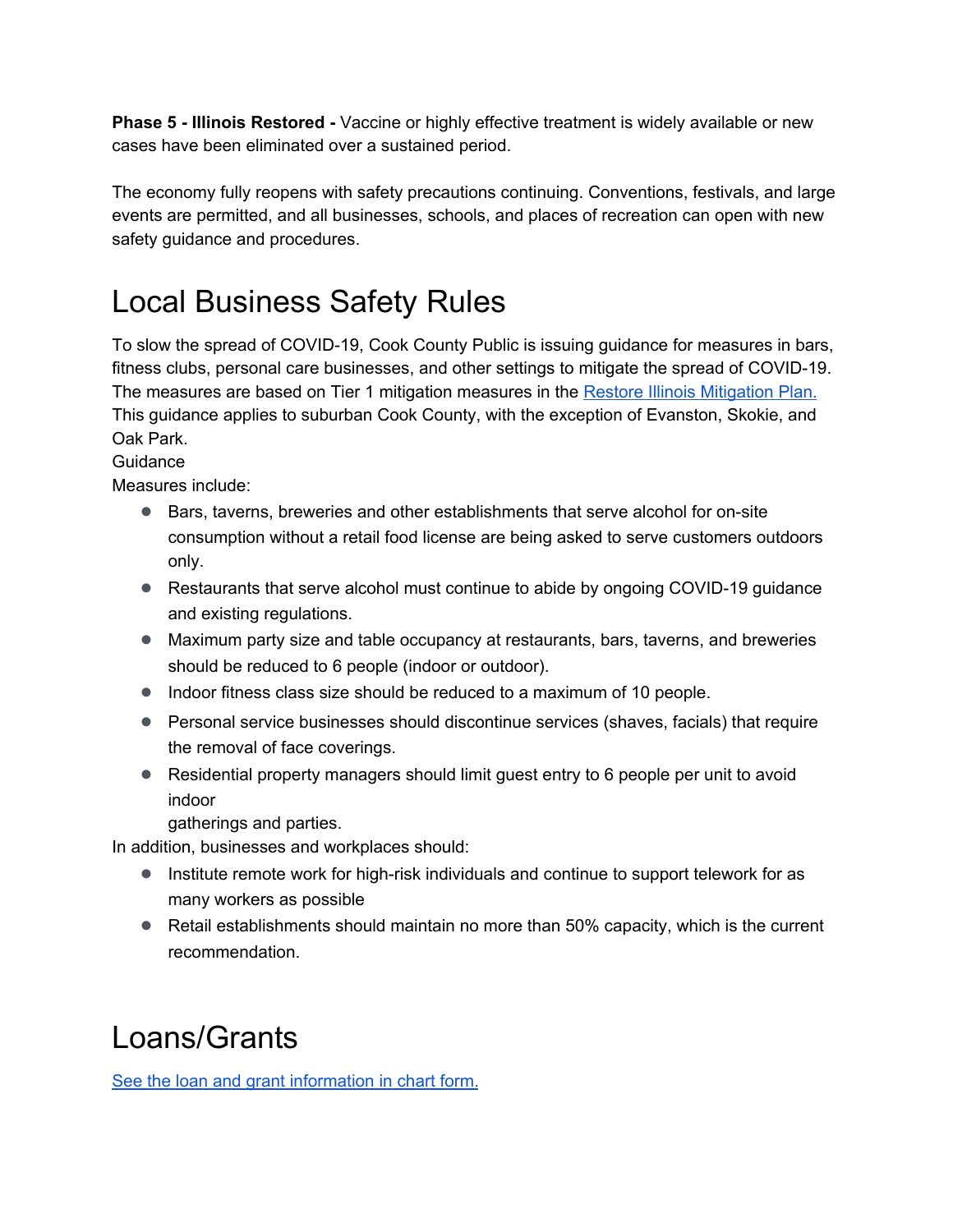## Federal Small Business Administration

Small [Business](https://www.sbc.senate.gov/public/_cache/files/2/9/29fc1ae7-879a-4de0-97d5-ab0a0cb558c8/1BC9E5AB74965E686FC6EBC019EC358F.the-small-business-owner-s-guide-to-the-cares-act-final-.pdf) Owner Guide to the CARES Act (from the U.S. Senate Committee on Small Business & Entrepreneurship) continues to be a great resource for small businesses & non-profits looking for assistance during this period. This guide has frequently asked questions for each of the programs established or enhanced to support small businesses, and many of its key points are briefly summarized in the guidance below.

[Feedback](https://www.sbc.senate.gov/public/index.cfm/feedback) on your Disaster Recovery. Share your organization's experience navigating the federal resources created to support these organizations during this time of need.

#### SBA's Paycheck [Protection](https://www.sba.gov/funding-programs/loans/paycheck-protection-program-ppp#section-header-4) Program -- See fact [sheet](https://drive.google.com/open?id=1BYI-i07Xz1mVO26SGOjsKSzkU1DjTd0g) here

#### **DEADLINE EXTENDED to August 8, 2020**

**Eligibility:** Small businesses up to 500 employees, non-profits, independent contractors and self-employed. Churches are eligible but only to cover payroll of an associated business like a thrift store. 501(c)6s are not eligible. Affiliation rules are waived for franchises.

**Loan Size:** Maximum loan is \$10 million.

If you were in business between 2/15/19-6/30/19, your maximum loan is 250% of your average monthly payroll costs during that period. If you employ seasonal workers, you can opt to choose March 1 instead of Feb 15.

If you were not in business between 2/15/19-6/30/19, your maximum loan is 250% of your average monthly payroll costs between January 1, 2020 and February 29, 2020. At least 75% of your loan must be used for payroll.

**Term and interest:** If not forgiven, rate is 1% fixed for the first two years. Maximum term is 10 years with a maximum interest rate of 4% with zero loan fees, zero payment fee.

**Forgivability:** Forgiveness of up to 8 weeks of payroll based on employee retention and salary levels. The amount of the loan forgiven at the end of the year will be determined by how many employees were retained on the company's payroll, up to 100%. The forgiveness amount is the sum of: payroll costs, payment of interest on any covered mortgage obligations, any payment on any covered rent obligations, and any covered utility payment. Payroll excludes compensation over \$100,000, and does not include any 1099 workers.

**PPP Funding Update:** As of June 30, about \$130 billion in PPP funding remains available. The extension allows new applications through August 8.

**Illinois Numbers So Far:** According to the SBA, as of June 30, **202,143** loans had been approved for Illinois, totalling **\$22.4 billion**.

**How are loans made:** The SBA's network for 7(a) lenders will be used to process these loans. Find a [lender](https://www.sba.gov/paycheckprotection/find) here.

**Does this work with other SBA loans:** Borrowers may apply for PPP loans and other SBA financial assistance including EIDLs.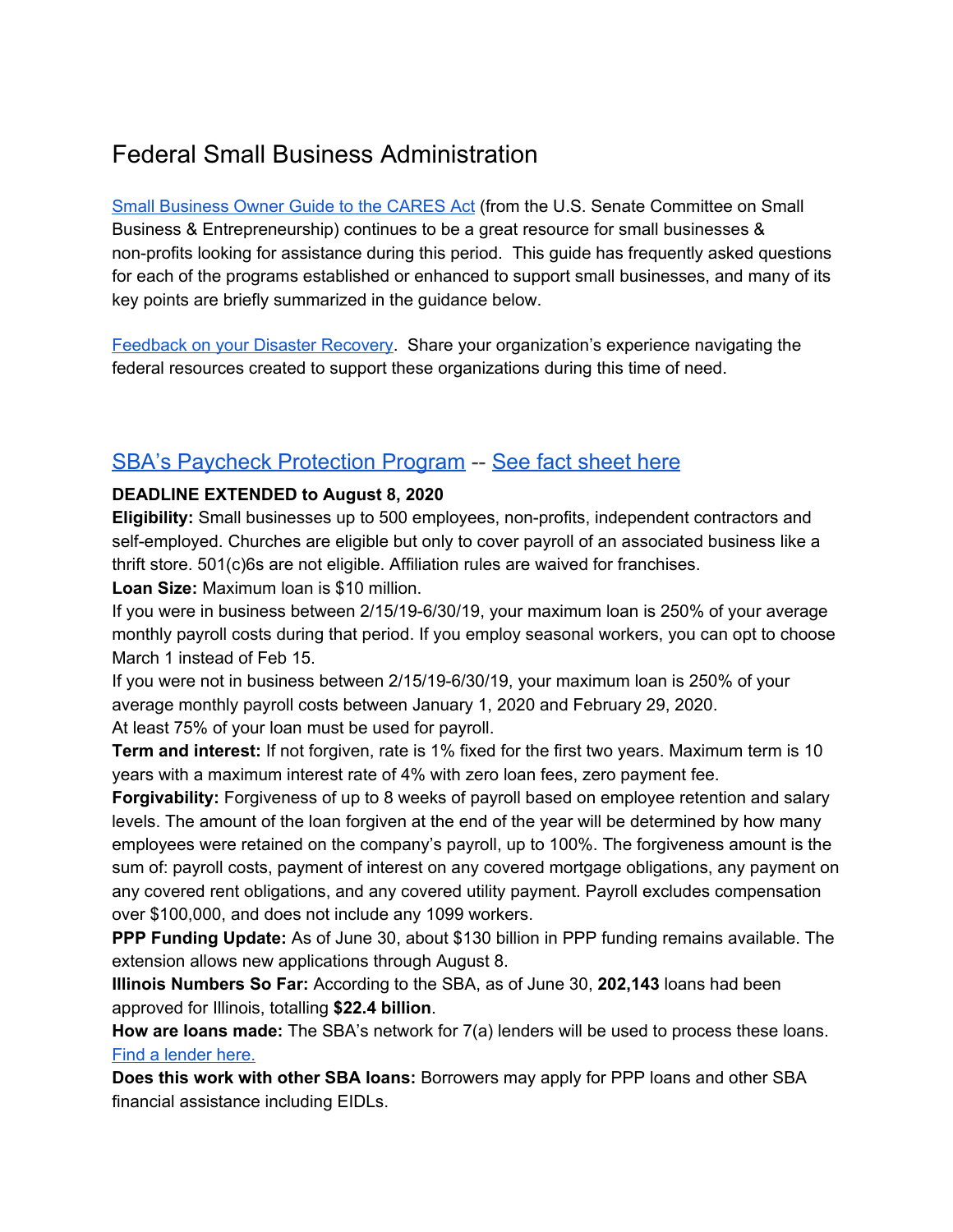**Application Information:** PPP applications are to be submitted through participating lenders. (See the PPP [Lender](https://www.sba.gov/paycheckprotection/find) Find Tool below)

If you have already submitted your application with a lender, we suggest that you contact that lender ASAP to ensure that they have the documentation they need to process your application as soon as possible.

If you have applied for a PPP loan but have found your lender non-responsive, you may want to consider other avenues to ensure that your application has a great likelihood of being processed and accepted. According my contacts at the SBA, it is not uncommon for organizations to have multiple simultaneous PPP applications filed with different lenders. While I do not have anything in writing, it is my understanding that these simultaneous applications will not harm your attempt to receive PPP funding. Importantly, I want to reiterate that your organization may only receive one PPP **loan**.

**Lenders Accepting New Customers:** If you have not yet located a lender willing to take your application, our office has been informed about several lenders that are accepting applications from new customers. These include:

- Paypal (PPP [Page](https://www.loanbuilder.com/ppp-loan-application))
- TCF Bank (PPP [Page\)](https://commercial.tcfbank.com/sbappp/s/application)
- Kabbage (PPP [Page](https://www.kabbage.com/paycheck-protection-program-loans/))
- [Devon](https://www.devonbank.com/) Bank
- Royal Savings Bank in Niles (773) 768-4800
- Funding Circle (PPP [Page](https://www.fundingcircle.com/us/applications/00cbb1a0-3415-4689-9bcf-6fab7bb2e616/intro))

These are lenders that small businesses have indicated are or were receiving applications from new customers, but to be clear: this isn't an endorsement of any of them. I encourage you to do your due diligence before entering into a relationship with any lender.

**PPP Loan Resources:** The Small Business Administration has distributed additional guidance from the U.S. Department of the Treasury on how the Paycheck Protection Program is going to be implemented and what both lenders and borrowers need to know. The following documents were provided:

- General Program Overview for the Paycheck [Protection](https://home.treasury.gov/system/files/136/PPP%20--%20Overview.pdf) Program
- **PPP [Lender](https://www.sba.gov/paycheckprotection/find) Find Tool** (as of 4/27, there are 127, 293 lender results when I used the search tool)
- **[Department](https://home.treasury.gov/system/files/136/Paycheck-Protection-Program-Frequenty-Asked-Questions.pdf) of Treasury PPP Program: Frequently Asked Questions (**new as of 4/6)
- PPP: [Information](https://home.treasury.gov/system/files/136/PPP%20Lender%20Information%20Fact%20Sheet.pdf) for Lenders
- PPP: [Information](https://home.treasury.gov/system/files/136/PPP%20Borrower%20Information%20Fact%20Sheet.pdf) for Borrowers
- Sample Paycheck Protection Program [Application](https://www.sba.gov/sites/default/files/2020-04/PPP%20Borrower%20Application%20Form_0.pdf) (link updated 4/6)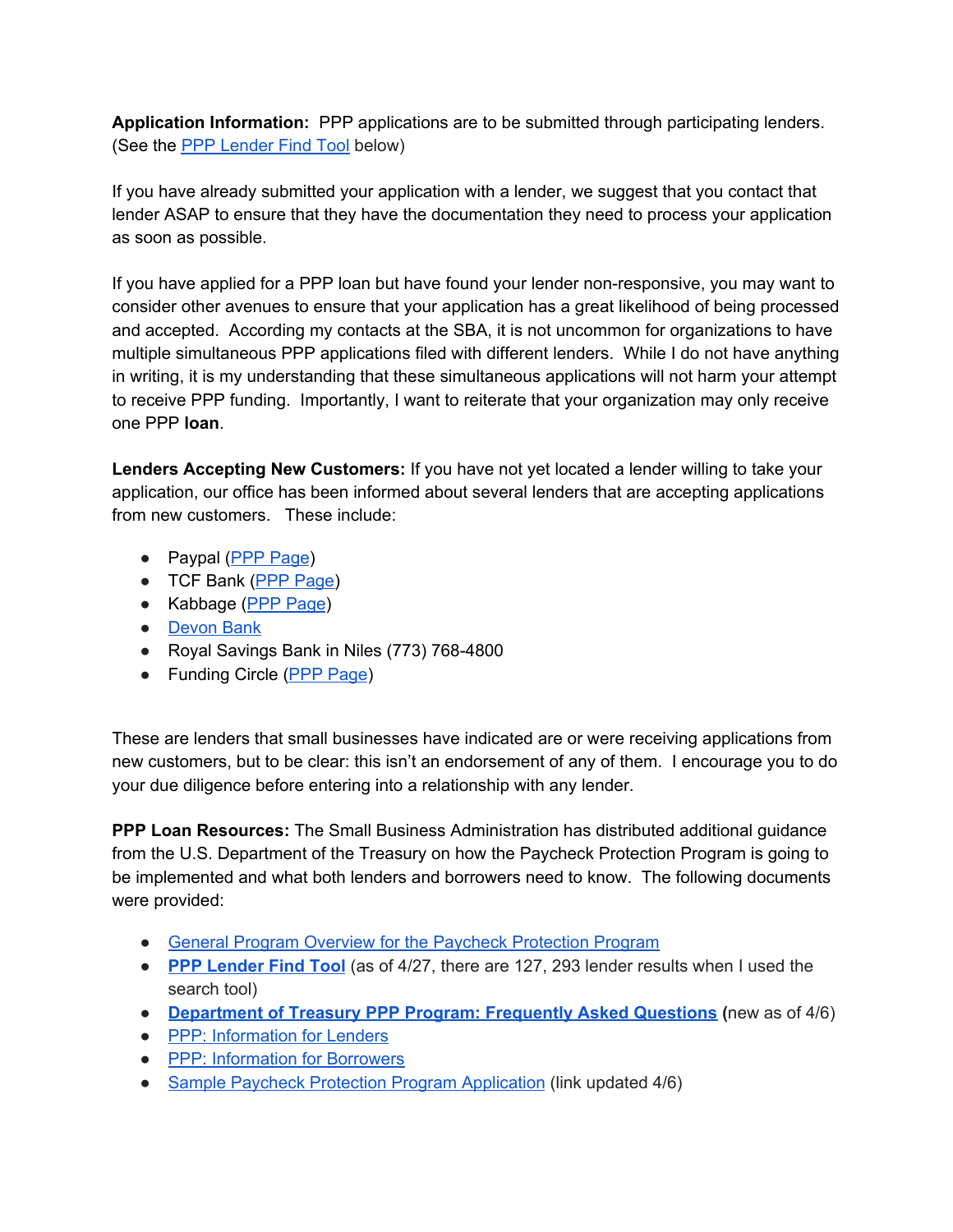● Small Business [Administration's](https://www.sba.gov/funding-programs/loans/paycheck-protection-program-ppp) PPP Page

#### PPP Technical Assistance

**Need assistance?** You can call your local Small Business [Development](https://www.sba.gov/tools/local-assistance/sbdc/) Center or [Women's](https://www.sba.gov/local-assistance/find/?type=Women%27s%20Business%20Center&pageNumber=1) [Business](https://www.sba.gov/local-assistance/find/?type=Women%27s%20Business%20Center&pageNumber=1) Center and they will provide assistance and guide you to lenders.

**Cook County** is also providing free technical assistance assistance. You can find [more](https://www.cookcountyil.gov/content/technical-assistance-network?utm_medium=email&utm_source=govdelivery) [information](https://www.cookcountyil.gov/content/technical-assistance-network?utm_medium=email&utm_source=govdelivery) here.

#### PPP Forgiveness information

The Small Business Administration (SBA) has just released a streamlined form for applying for forgiveness with your Paycheck Protection Program (PPP) lender. You are eligible to fill out the EZ [Forgiveness](https://go.smallbusinessmajority.org/e/229072/iveness-Application-3508EZ-pdf/7vdkd/272929023?h=lEgmJBeOsqTyXeRZ5wcKZ6v-HB7GoNnYN4zzTSEiPJE) Application if you meet one of the following requirements:

- You are self-employed and have no employees;
- You did not reduce the salaries or wages of your employees by more than 25%, and did not reduce the number or hours of your employees;
- You experienced reductions in business activity as a result of health directives related to COVID-19 and did not reduce the salaries or wages of your employees by more than 25%.

Note: Businesses that don't meet one of these requirements will still need to complete the **[Full](https://go.smallbusinessmajority.org/e/229072/PP-Forgiveness-Application-pdf/7vdkg/272929023?h=lEgmJBeOsqTyXeRZ5wcKZ6v-HB7GoNnYN4zzTSEiPJE)** [Forgiveness](https://go.smallbusinessmajority.org/e/229072/PP-Forgiveness-Application-pdf/7vdkg/272929023?h=lEgmJBeOsqTyXeRZ5wcKZ6v-HB7GoNnYN4zzTSEiPJE) Application.

The SBA has also updated its PPP guidance to reflect changes enacted by the Paycheck Protection Program Flexibility Act. Businesses now can use PPP funds over a 24-week period, and the covered period for the loan was extended until Dec. 31, 2020. The updated guidance can be [found](https://go.smallbusinessmajority.org/e/229072/ons20286-16-20202920signed-pdf/7vdkj/272929023?h=lEgmJBeOsqTyXeRZ5wcKZ6v-HB7GoNnYN4zzTSEiPJE) here.

The Employee Retention Tax Credit is not available to employers receiving assistance via the Paycheck Protection Program.

#### Small Business [Administration](https://www.sba.gov/funding-programs/disaster-assistance) Disaster Assistance Loans

**General Information:** The SBA's Economic Injury Disaster Loan (EIDL) program received significant additional funding in the recent bill signed into law on 4/24. These SBA loans provide small businesses with a long-term, low interest loan to help them survive the COVID-19 crisis.

Note that these are loans, not grants like the PPP may turn into. Applicants can apply for both EIDL and PPP loans simultaneously, although the funds cannot be used for the same purpose.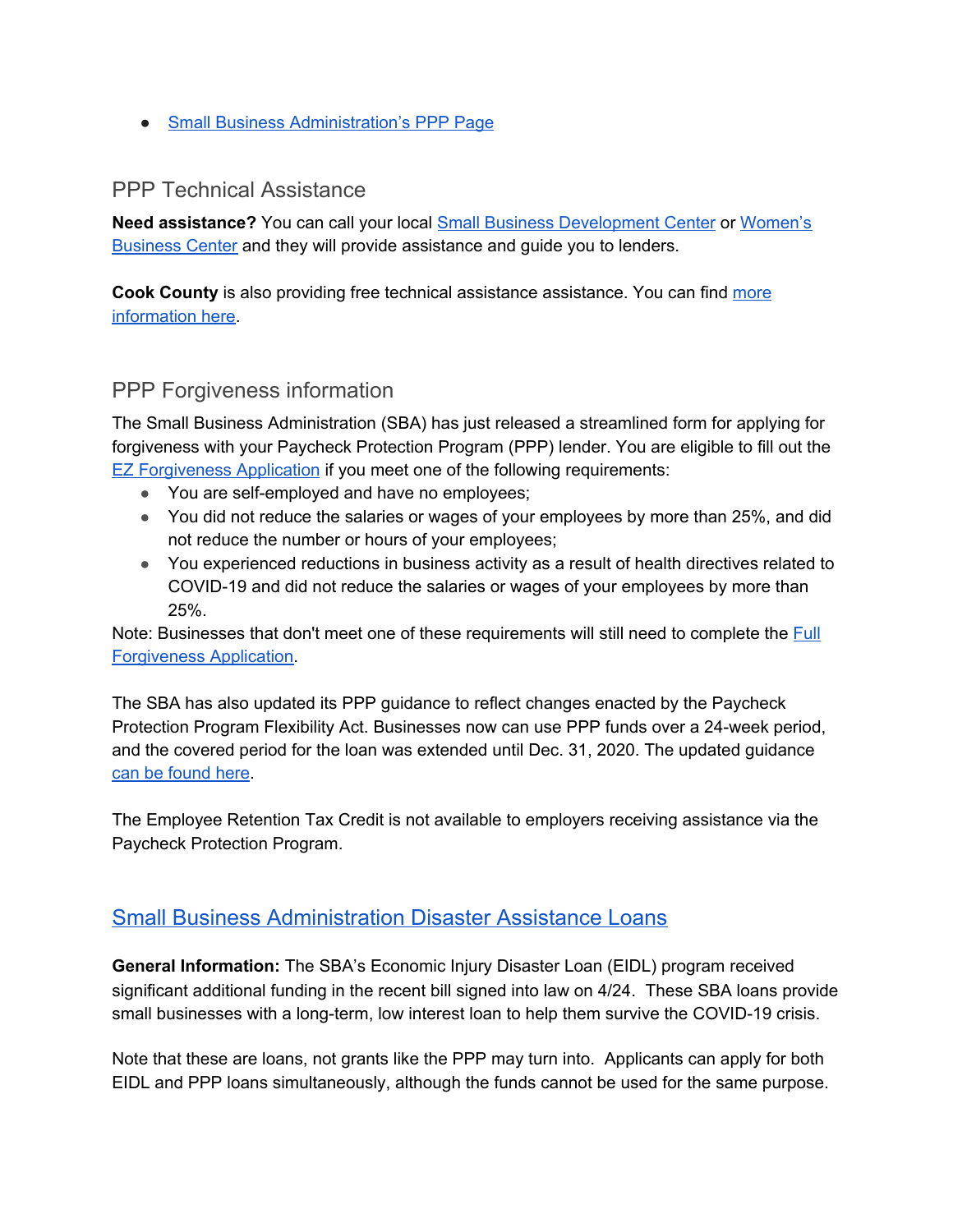**Illinois Numbers So Far:** [According](https://www.sba.gov/sites/default/files/2020-04/EIDL%20COVID-19%20Loans%204.24.20.pdf) to the SBA, as of July 3, 2,235,192 EIDL program loans have been processed nationally, amounting to almost \$135 billion. This includes **83,716 loans for Illinois organizations**, amounting to about **\$4.6 billion.** Note that there is significant demand for this program, and it is my understanding that there may be millions of applications being processed.

**Application Process:** The SBA has established a streamlined application process that is [available](https://covid19relief.sba.gov/) here. **Important:** if your eligible business or non-profit needs short term assistance, and you *applied prior to March 29*, you must re-submit your application to request the EEIG cash advance.

If you have already applied for funds through EIDL and do not need the loan advance (discussed below), your application should continue to be processed without additional steps.

**Currently Accepting Applications:** The SBA is currently accepting new EIDL and EEIG applications.

**Application Status:** You may check on the status of your application by calling 800-659-2955.

#### Emergency Economic Injury Grants

**General Information:** Businesses that need an infusion of capital in the short term and are applying for a loan through the EIDL program also have the opportunity to apply for an Emergency Economic Injury Grant. The purpose of the EEIG program is to receive an advance of **up to** \$10,000 from the requested EIDL amount, and to receive this amount quickly while the EIDL application is being processed. This process can be started from the EIDL application, [available](https://covid19relief.sba.gov/) here. This program's original \$10 billion appropriation was recently doubled to \$20 billion.

**Illinois Numbers So Far:** [According](https://www.sba.gov/sites/default/files/2020-04/EIDL%20COVID-19%20Advance%204.24.20.pdf) to the SBA, as of July 3, 4,946,997 EEIG advances had been processed, totaling about \$16.2 billion. Of these, **252,595 Illinois organizations** had received the advance amounting to about \$1.2 billion.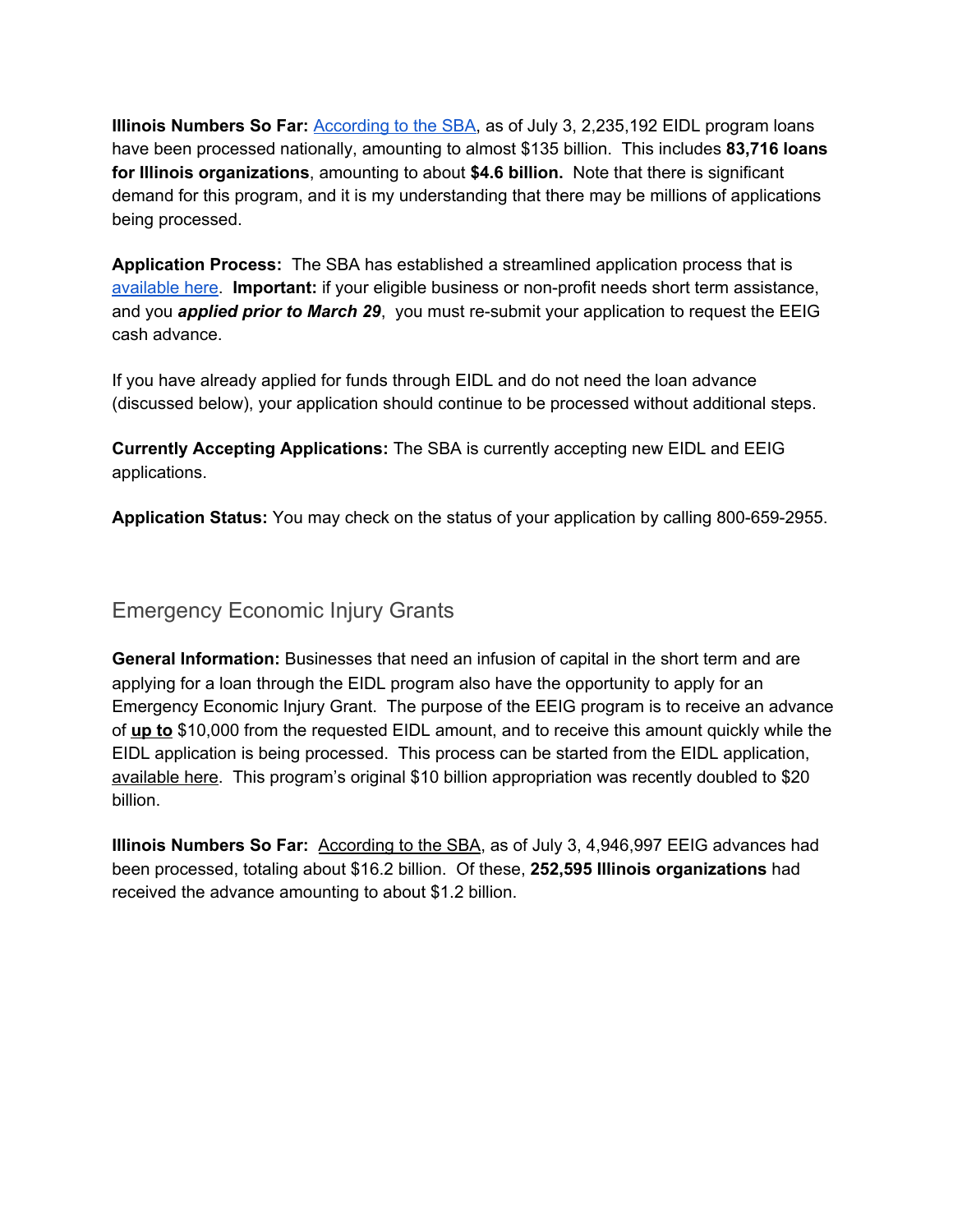#### SBA Express Bridge Loans

The SBA has announced the availability of a new SBA Express Bridge Loan program, that is available to small businesses who already have an established relationship with a SBA Express Lender.

- SBA Express Bridge Loan Program [Homepage](https://www.sba.gov/funding-programs/loans/coronavirus-relief-options/sba-express-bridge-loans)
- SBA Express Bridge [Program](https://www.sba.gov/sites/default/files/2020-03/Express-Bridge-Loan-Pilot-Program-Guide-FINAL-3.25.20.pdf) Guide
- List of SBA Express [Lenders](https://www.sba.gov/sites/default/files/articles/Active_Lenders_in_Illinois_March_30_2020.pdf) (noted with a "SX" in the Program Authority column)

**General Information:** SBA Express Bridge loans are being offered to act as a bridge for businesses who need short term funding in order to stay afloat until they receive EIDL funds they have previously applied for. These funds are available in amounts of up to \$25,000 and have a fast turnaround time. These loans will be repaid in full or in part by proceeds from the EIDL loan once the process is completed.

**Paycheck Protection Program Flexibility Act:** Congress recently passed and the President signed H.R. 7010, the Paycheck Protection Flexibility Act. Some notable top line changes include:

- Expands expenses eligible for PPP funds from the original 8-week period to 24-weeks.
- Shifts the ratio of payroll to non-payroll expenses from 75/25% to 60/40%, giving employers additional flexibility to use these funds for rent, utilities, and other covered expenses while still qualifying for loan forgiveness.
- Extends the program's end date from June 30 to December 31.
- Extends the loan terms from 2 to 5 years (if you already have a PPP loan at this point you may want to revisit with your lender to see if they will let you modify).
- Allows businesses utilizing PPP loans to also participate in the payroll tax deferral, which was previously prohibited.

### Small [Business](https://www.sba.gov/funding-programs/loans/coronavirus-relief-options/sba-debt-relief) Debt Relief Program

The Small Business Administration is providing a program to assist small businesses who have non-disaster SBA loans – namely 7(a) loans, 504 loans, and microloans.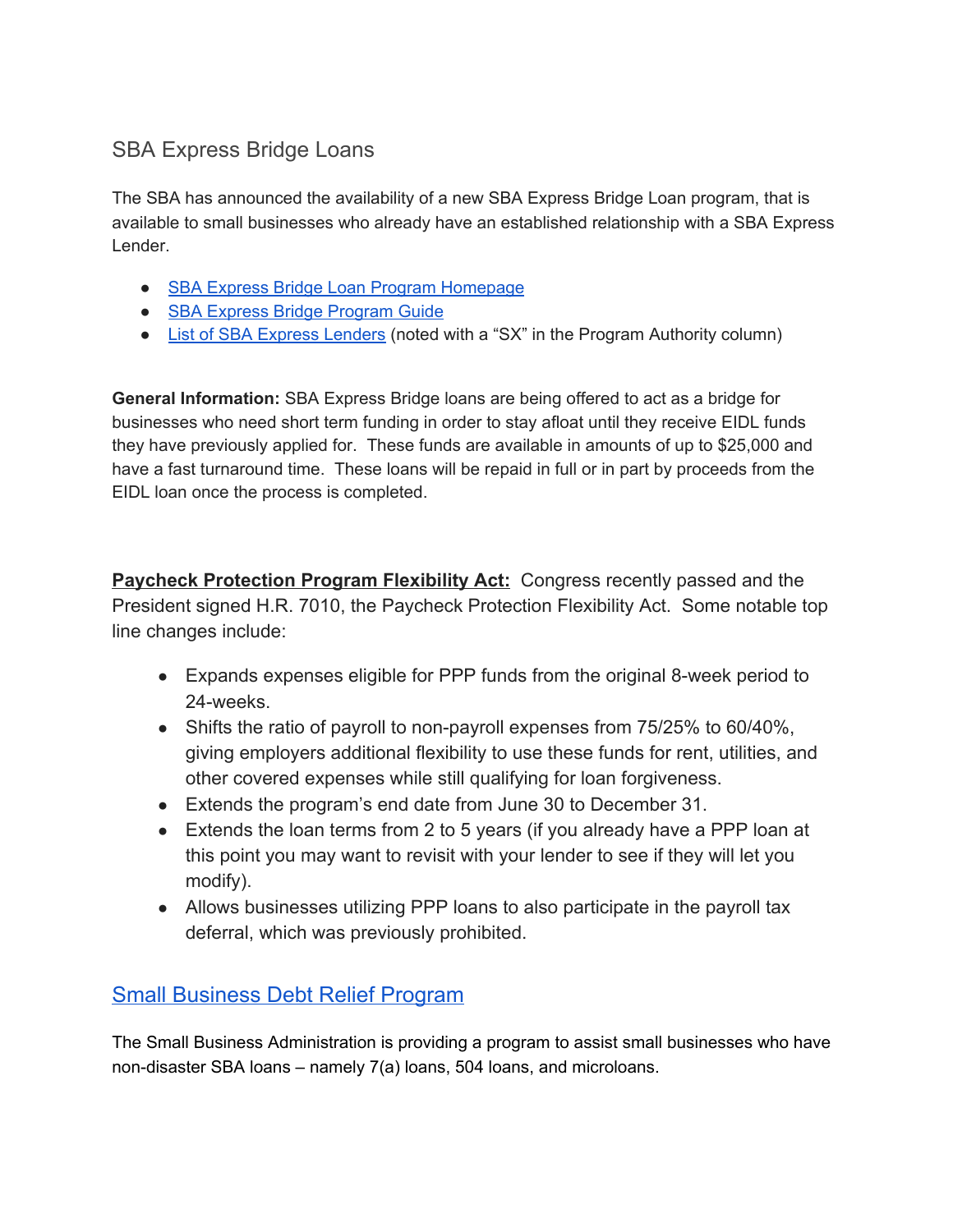**Program Benefits:** The SBA will cover payments (on principal and interest) in addition to fees for six months.

**Program Applicability:** This program will apply to preexisting loans in these categories, in addition to *new borrowers who take out these loans within six months of the CARES Act becoming law.*

**Loan Program Details:** Please see the below links if you think that your business could benefit from these options:

- 7(a) Loan Program [Information](https://www.sba.gov/partners/lenders/7a-loan-program/types-7a-loans)
	- 7(a) loans max out at \$5 million are targeted towards borrowers who lack credit elsewhere and need access to flexible capital. These loans are offered through approved 7(a) lenders (a list is [available](https://urldefense.proofpoint.com/v2/url?u=https-3A__www.sba.gov_sites_default_files_articles_Active-5FLenders-5Fin-5FIllinois-5F5-5F30-5F2019.pdf&d=DwMF-g&c=L93KkjKsAC98uTvC4KvQDdTDRzAeWDDRmG6S3YXllH0&r=dywjUEtRD6KmRT-wPRGH8TiIUSLLGk2UQXmzG5RtFuA&m=mCMRGMq29jgmRno1rQoDsE-U45zu9S13srnaL3r2GkU&s=8MfHlKmqKgdaLCiMmgDEKTJr2KIccNjRfgb3S7xSz_g&e=) here)
- 504 Loan Program [Information](https://www.sba.gov/offices/headquarters/ofa/resources/4049)
	- 504 Loans max out at \$5.5 million and provide long-term fixed-rate financing and may be a good option for businesses looking to purchase property or large equipment
- SBA Microloan Program [Information](https://www.sba.gov/loans-grants/see-what-sba-offers/sba-loan-programs/microloan-program)
	- The SBA's microloan program offers loans of up to \$50,000 to help small businesses start up or expand.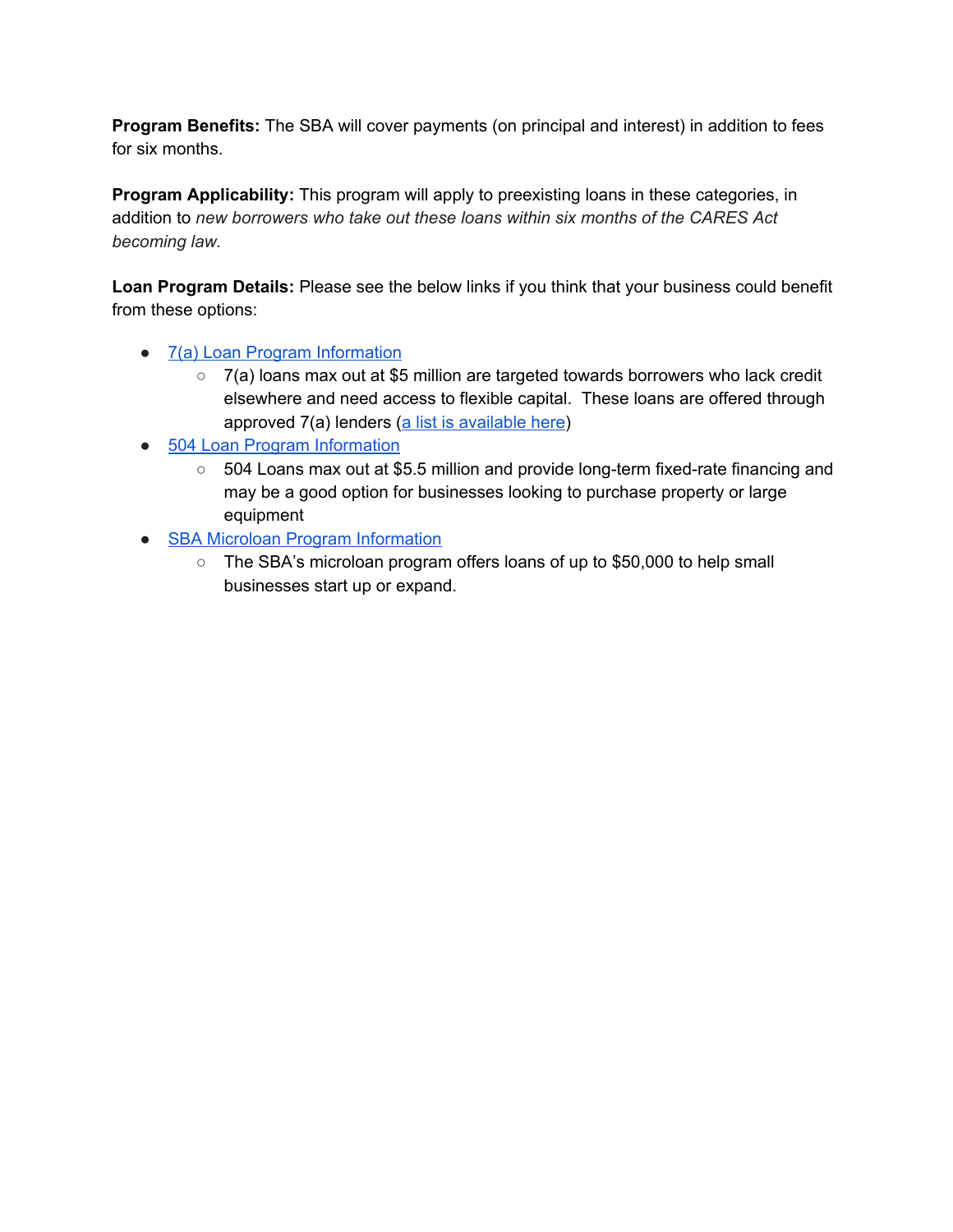### State of Illinois

#### Business Interruption Grant (BIG) Program

**\*\*UPDATE: Round 1 is closed and the first wave of funds are in the process of being released. Click here to learn [more.](https://www2.illinois.gov/dceo/SmallBizAssistance/Pages/C19DisadvantagedBusGrants.aspx) There will be future rounds of funding. If you would like to be notified when the next round of applications is announced and opened, email allie@senatorram.com\*\***

The Department of Commerce and Economic Opportunity (DCEO) will launch the first round of Business Interruption Grants (BIG) by providing \$60 million to businesses experiencing losses or business interruption as a result of COVID-19 related closures. The BIG Program is available for up to 3,500 businesses that experienced a limited ability to operate due to COVID-19 related closures. DCEO will begin distributing funds to qualifying businesses in early July. The total program funding will amount to at least \$540 million in grants for small businesses, \$270 of which has been set aside for childcare providers and is funded by the CARES Act.

In the first wave of grants, priority will be given to small businesses that have been heavily restricted or completely shut down during the pandemic and are located in DIAs. Businesses eligible for the program must have experienced extreme hardship, demonstrated by eligible costs or losses in excess of the grant amount, since March and may continue to face depressed revenues or closure. Businesses must also have been in operation for at least three months prior to March 2020. An emphasis will also be placed on those businesses that are located in areas that have experienced recent property damage due to civil unrest, exacerbating the economic impacts of COVID-19.

Specifically, the program includes support for:

- Businesses in DIAs \$20 million for businesses that are located in a subset of DIAs that have recently experienced significant property damage, providing 1,000 grants of \$20,000 each
- Bars and Restaurants \$20 million for bars and restaurants unable to offer outside service, providing 1,000 grants of up to \$20,000
- Barbershops and Salons \$10 million for barbershops and salons, providing 1,000 grants of \$10,000 each
- Gyms and Fitness Centers \$10 million for gyms and fitness centers that have lost significant revenue due to COVID-19, providing 500 grants of \$20,000 each

Applications are closed.

See this document for more [information.](https://drive.google.com/file/d/1KYZ_Gge80yjwQqRaZsqcwNvXUt8WiOZV/view?usp=sharing)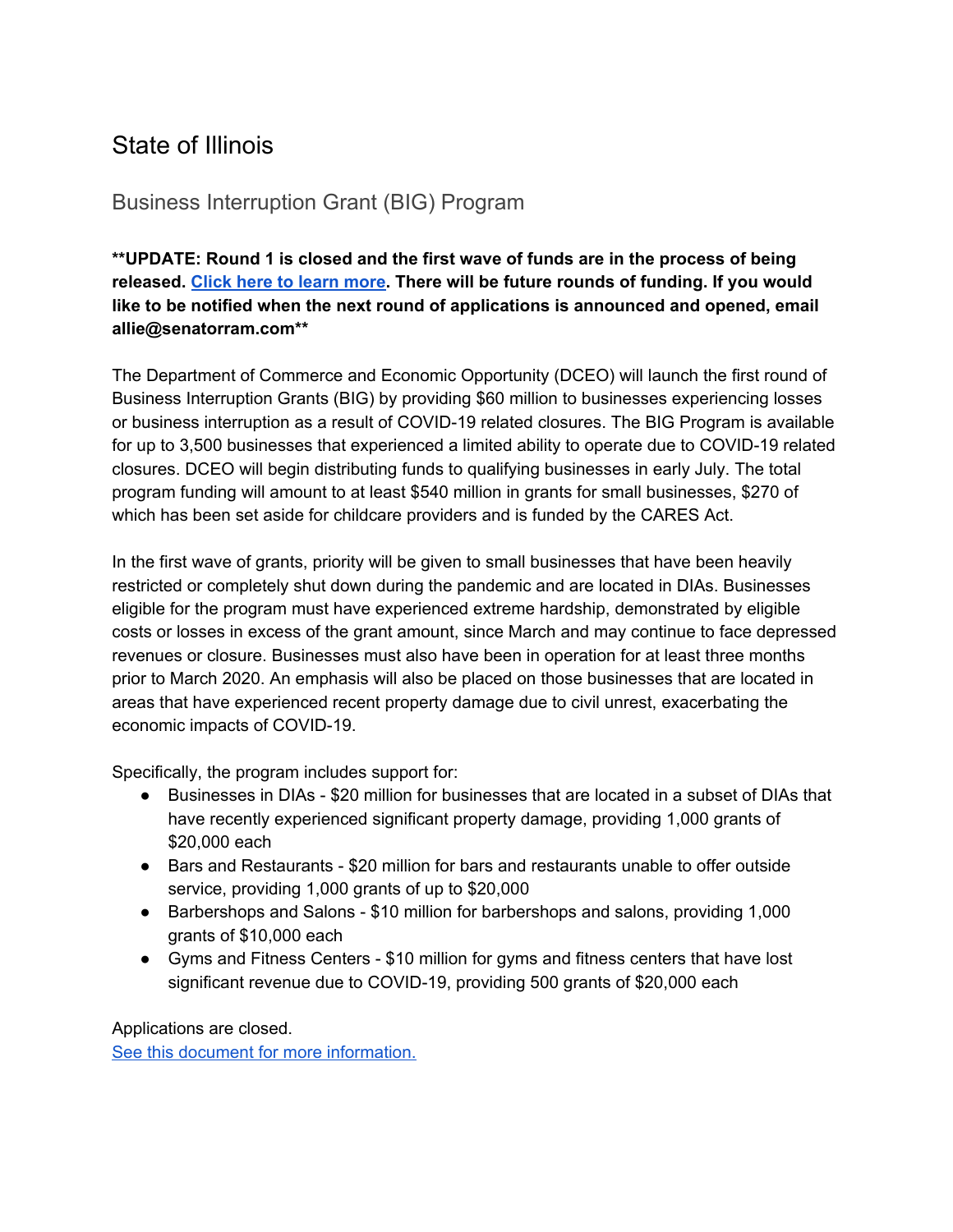#### **DCEO's [Emergency](https://www2.illinois.gov/dceo/SmallBizAssistance/Pages/EmergencySBAIntiatives.aspx) Small Business Grants and Loans Assistance**

#### **Downstate Small Business [Stabilization](https://www2.illinois.gov/dceo/CommunityServices/CommunityInfrastructure/Pages/DownstateSmBizStabilizaition.aspx) Program**

**Eligibility:** Small businesses of 50 employees or less. Communities receiving an annual allocation directly from HUD on an entitlement (formula) basis are not eligible to apply for the State's CDBG funding, and businesses located within the entitlement areas are not eligible for assistance.

**How to apply:** All applications must be made through a unit of local government (city, village or county) following the Program Guidebook and Application requirements. The Guidebook and related materials can be [found](https://www2.illinois.gov/dceo/CommunityServices/CommunityInfrastructure/Pages/DownstateSmBizStabilizaition.aspx) here.

**Grant amount:** Businesses may receive funding equating to 60 days of verifiable working capital up to a maximum of \$25,000.

#### **Illinois [Treasurer's](https://illinoistreasurer.gov/Invest_in_Illinois/Small_Business_COVID-19_Relief_Program) Small Business COVID-19 Relief Program**

The program is an impact investment loan program under which the State Treasurer would make up to \$250 million in deposits available to financial institutions throughout the state, at near-zero rates, to assist Illinois small business and nonprofits negatively affected by the COVID-19 pandemic.

The Treasurer's Office would partner with approved financial institutions to provide loans -- either lower rate loans, or loans to a business or non-profit that would not otherwise qualify -- to Illinois small businesses impacted by the COVID-19 pandemic.

Deposited funds facilitate affordable loans (not to exceed 4.75%) to small businesses and nonprofits to be used to provide bridge funding, pay fixed debts, payroll, accounts payable and other bills.

Illinois businesses or nonprofits must be headquartered in Illinois and have been shut down because of COVID-19. Applicants are required to have less than \$1 million in liquid assets or \$8 million average annual receipts (per SBA standards).

List of participating [depositories.](https://illinoistreasurer.gov/Financial_Institutions/Access_to_Capital/List_of_Participating_Program_Depositories)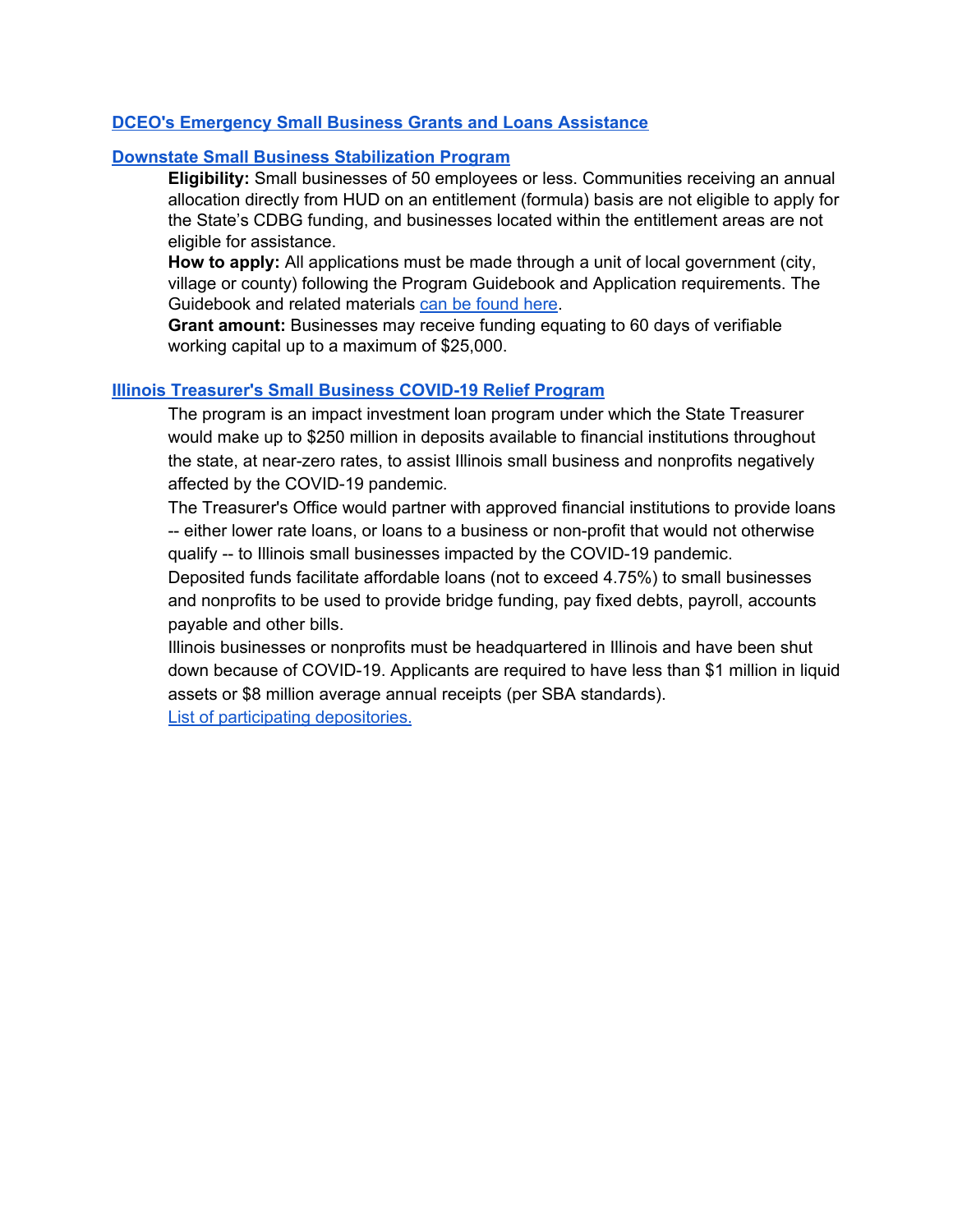## City of Chicago

#### **Together Now Fund**

In collaboration with The Chicago Community Trust, the City of Chicago is launching the Together Now fund to unite money raised by Chicago's philanthropies, corporations, and individuals to be disbursed to small businesses and not-for-profits throughout the City that have experienced damage as a result of activities over the past week. The fund is starting out with an initial \$10 million City commitment to address immediate needs of small businesses, and today Jewel-Osco is announcing its support as the fund's first donor.

When businesses apply for assistance from the fund, multiple factors will be taken into consideration. While businesses throughout the city will be eligible, allocations will be made with an equity weighting to account for a disproportionate impact felt in particular neighborhoods throughout the city. Black and Latinx business owners are more frequently uninsured or underinsured and living in communities that have faced decades of disinvestment, both of which will be considered in the decision-making process.

More information about the eligibility requirements, size of grants, and the number of recipients will be determined in the coming days as the City continues to take inventory of the total damages. In the meantime, for more information or to make a donation please visit [cct.org/togethernow.](http://cct.org/togethernow)

### US Chamber of Commerce

#### **Save Small Business Grant**

Qualifications:

- Employ between 3 and 20 people
- Be located in an economically vulnerable community
- Have been harmed financially by the COVID-19 pandemic

#### Grant Amount:

Funded by corporate and philanthropic partners, the Save Small Business Fund is a collective effort to provide \$5,000 grants to as many small employers as we can. We hope these supplemental funds will help you get through the next days and weeks.

Application: Opens April 20, 2020

<https://savesmallbusiness.com/>

## A Better Chicago's Emergency Relief Grant

A Better Chicago is now accepting grant applications for projects and initiatives providing assistance to low-income youth and families experiencing significant hardship due to COVID-19.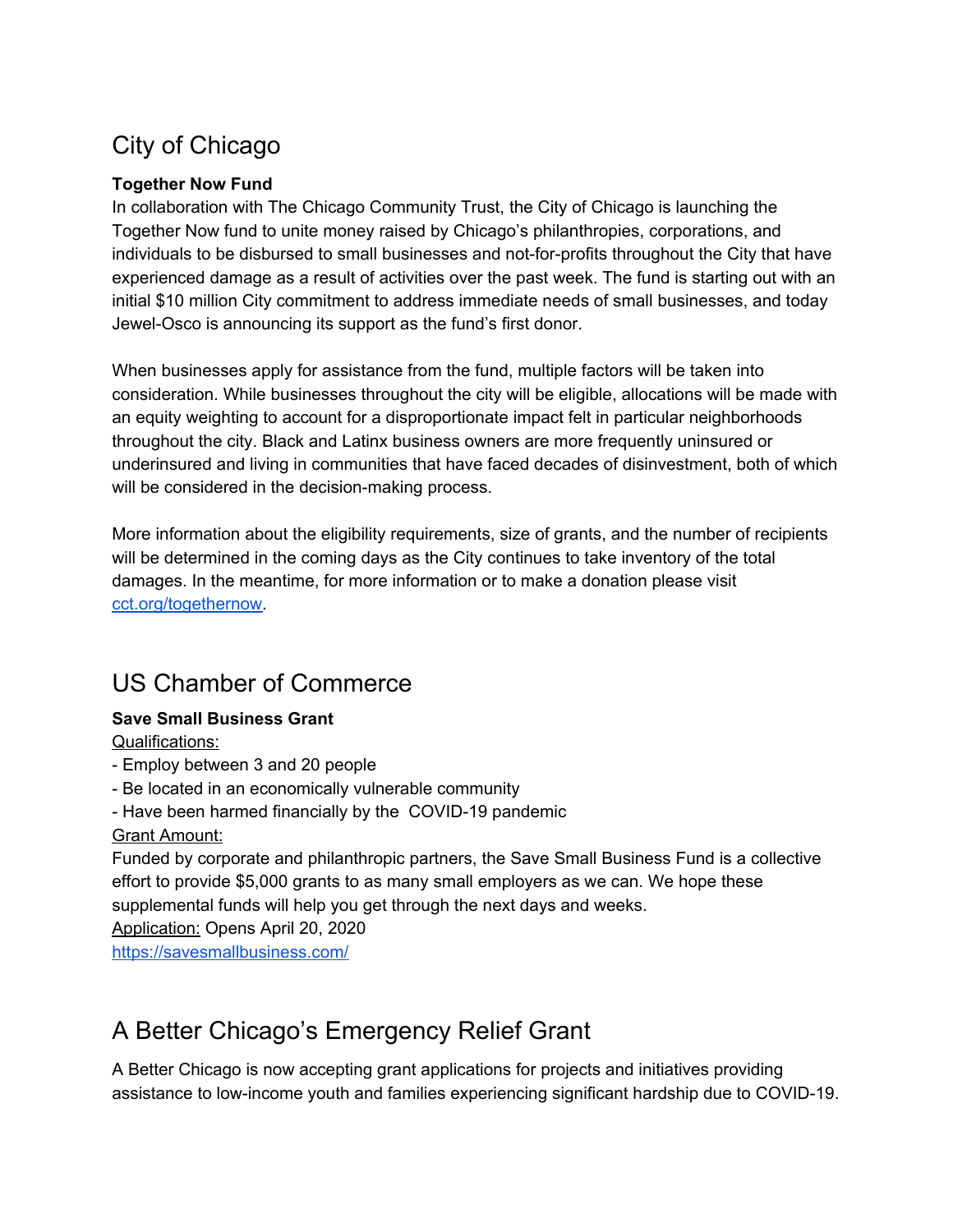Funds will support the urgent needs of young people and their families, with a specific focus on Black and Latinx youth due to the disproportionate impact of COVID-19 on these communities and the systemic inequities that exist in Chicago. Grants may be requested from nonprofit organizations for the following needs:

- Providing direct financial support (e.g. stipends to students who have lost work)
- Providing essential goods and services (e.g. groceries)
- Rapidly innovating to continue delivering high-quality programming (e.g. virtual instruction)

*Grant amount and duration will vary based on need, potential impact, and available funds. We anticipate making grants ranging from \$20K-\$100K over three to six months. We are currently providing funding for organizations serving youth and families in Cook County, DuPage County, Kane County, Lake County, McHenry County, and Will County.*

To be considered for an Emergency Relief Fund grant, please submit an application focused on **the specific project or initiative for which you are seeking relief funding.** Our goal is to provide critical support as efficiently and effectively as possible. With that in mind, please consider the following options and select the most convenient way to apply:

- Compl[e](https://docs.google.com/forms/d/e/1FAIpQLSdJcJAKuAvu4RyAG4eKvdB5W5My95IodmgvGq9m3Dc0-6nl3A/viewform)te this [Google](https://docs.google.com/forms/d/e/1FAIpQLSdJcJAKuAvu4RyAG4eKvdB5W5My95IodmgvGq9m3Dc0-6nl3A/viewform) Form
- Respond to the application questions by sending an email to ERF@abetterchicago.org with:
	- Written responses in email body or an attachment
	- Video or voice recording
	- Relevant proposals or materials developed for other funders

If you have any questions regarding applying for relief funding, please email ERF@abetterchicago.org or call Marshana Roberts at 312.674.7088. Application launched: April 6, 2020 Application deadline: Rolling Decision Period: Rolling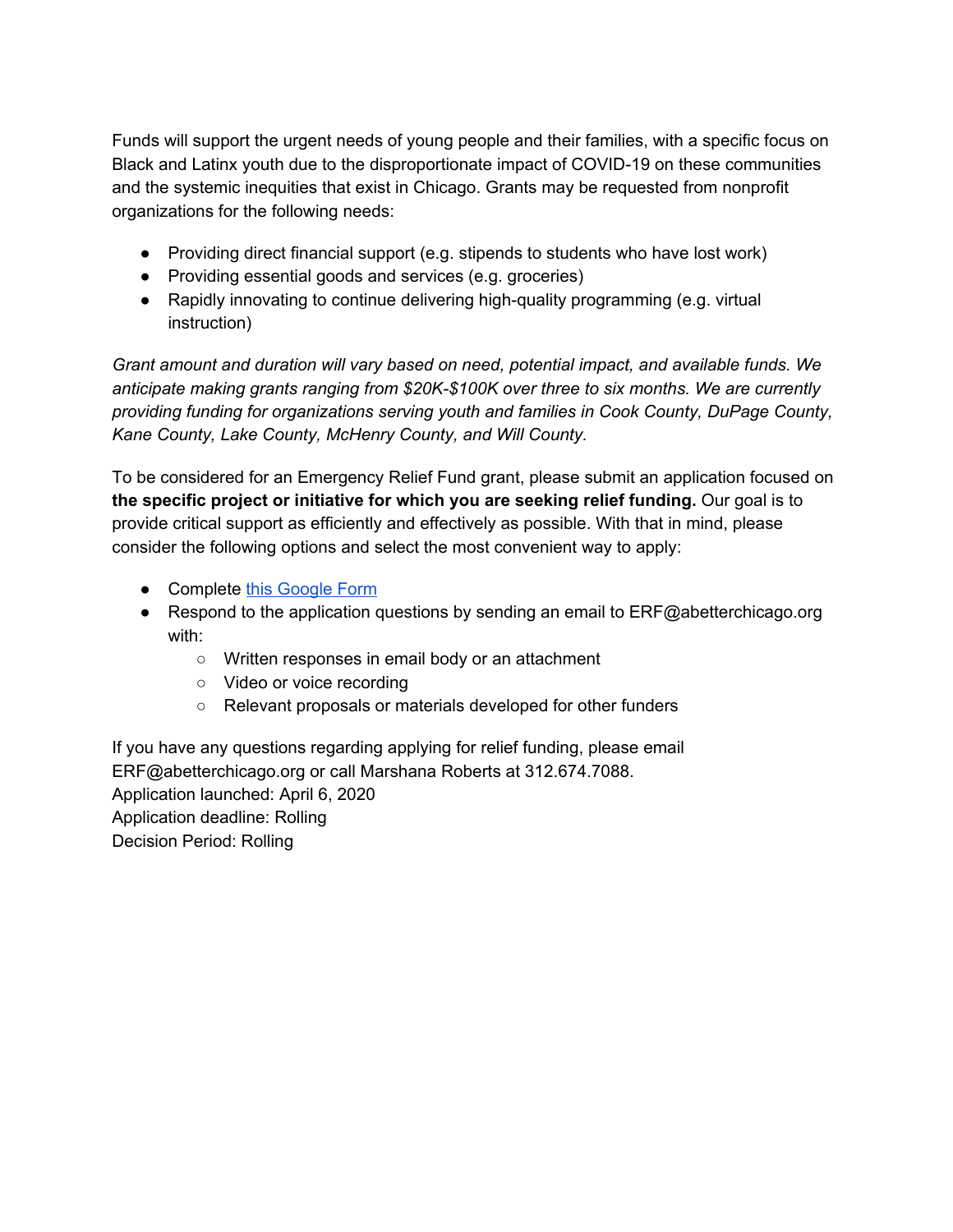# Business Interruption Insurance

## Business Interruption Grant (BIG) Program

The Department of Commerce and Economic Opportunity (DCEO) will launch the first round of Business Interruption Grants (BIG) by providing \$60 million to businesses experiencing losses or business interruption as a result of COVID-19 related closures. The BIG Program is available for up to 3,500 businesses that experienced a limited ability to operate due to COVID-19 related closures. DCEO will begin distributing funds to qualifying businesses in early July. The total program funding will amount to at least \$540 million in grants for small businesses, \$270 of which has been set aside for childcare providers and is funded by the CARES Act.

In the first wave of grants, priority will be given to small businesses that have been heavily restricted or completely shut down during the pandemic and are located in DIAs. Businesses eligible for the program must have experienced extreme hardship, demonstrated by eligible costs or losses in excess of the grant amount, since March and may continue to face depressed revenues or closure. Businesses must also have been in operation for at least three months prior to March 2020. An emphasis will also be placed on those businesses that are located in areas that have experienced recent property damage due to civil unrest, exacerbating the economic impacts of COVID-19.

Specifically, the program includes support for:

- Businesses in DIAs \$20 million for businesses that are located in a subset of DIAs that have recently experienced significant property damage, providing 1,000 grants of \$20,000 each
- Bars and Restaurants \$20 million for bars and restaurants unable to offer outside service, providing 1,000 grants of up to \$20,000
- Barbershops and Salons \$10 million for barbershops and salons, providing 1,000 grants of \$10,000 each
- Gyms and Fitness Centers \$10 million for gyms and fitness centers that have lost significant revenue due to COVID-19, providing 500 grants of \$20,000 each

WHEN TO APPLY: DCEO will make the application for BIG available on Monday, June 22nd.

### Looting Related

The Governor and the Illinois Department of Insurance issued a [bulletin](https://insurance.illinois.gov/cb/2020/CB2020-15.pdf) to insurance companies as a result of the looting and pandemic. The bulletin calls on insurance companies to do the following: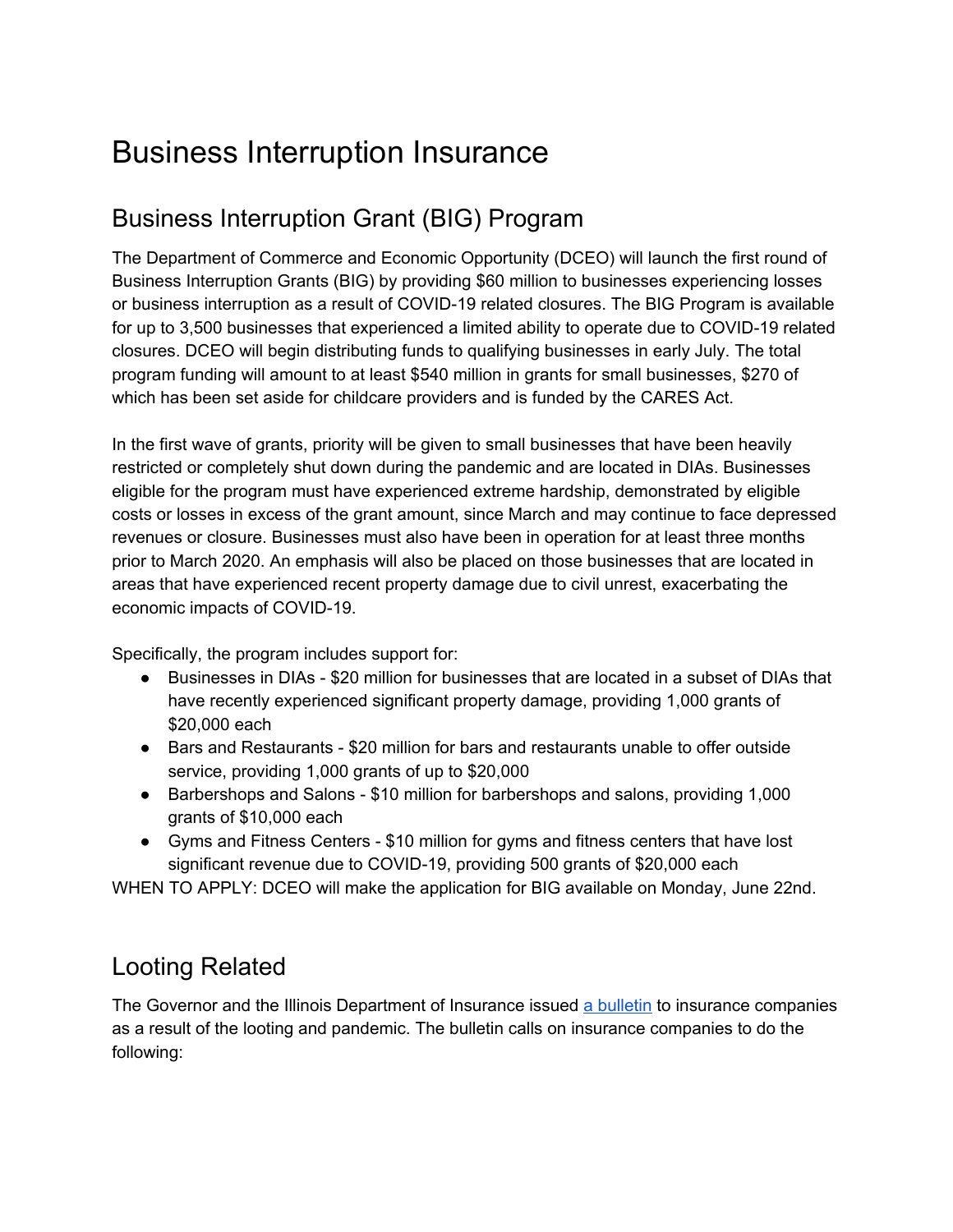- Insurers should apply claims best practices consistent with the categorization of this event as a catastrophic event, including expedited claims handling, advance claim payments, and fair treatment of all policyholders, regardless of size.
- Insurers should implement a moratorium on the cancellation or non-renewal of impacted policyholders for a period of 60 days from the date of this Company Bulletin.
- Insurers should err on the side of the policyholder when paying claims as a result of riots, civil commotion, or vandalism from commercial policyholders who were unable to make full premium payments during the period following the Governor's Executive Order 2020-10, dated March 20, 2020.
- To the extent business interruption provisions are included and operative under a policy, insurers should base payouts on business activity levels that eliminate the impact of COVID-19.
- Insurers should err on the side of the policyholder when considering the use of exclusions that may or may not be applicable.

If you believe an insurer is not acting in good faith and not honoring their obligations, please file a complaint here: <https://mc.insurance.illinois.gov/messagecenter.nsf>.

## Rebuild Distressed Communities Program

The RDC is a \$25 million economic recovery program to support Illinois businesses that received property damage as a result of civil unrest on or after May 25, 2020.

This program will reimburse business costs to repair storefronts, property damage, improving electrical systems, and restoring exterior work. For work yet to be completed, the administrator will partner with local contractors and pay them to perform the work. This program:

- Can be used for projects that were denied by insurance companies, but documentation as to why it was not covered is required.
- Will prioritize small businesses, underinsured businesses, businesses that have high community impact, and businesses in communities that have experienced historical disinvestment.
- Applications due by July 15 at 5:00pm (CT)

[link](https://www2.illinois.gov/dceo/AboutDCEO/GrantOpportunities/Pages/2437-1644.aspx)

## Virus Related

Most business interruption insurance coverage contains a virus and bacteria exclusion that specifically excludes losses that result from any virus, bacterium, or other microorganism that induces or is capable of inducing physical distress, illness or diseases. Some policies may provide coverage for "civil authority", which addresses the situation when the government prohibits access to your business. If your policy requires a "covered cause of loss" to be the reason why the civil authority restricted access to your business, coverage will depend on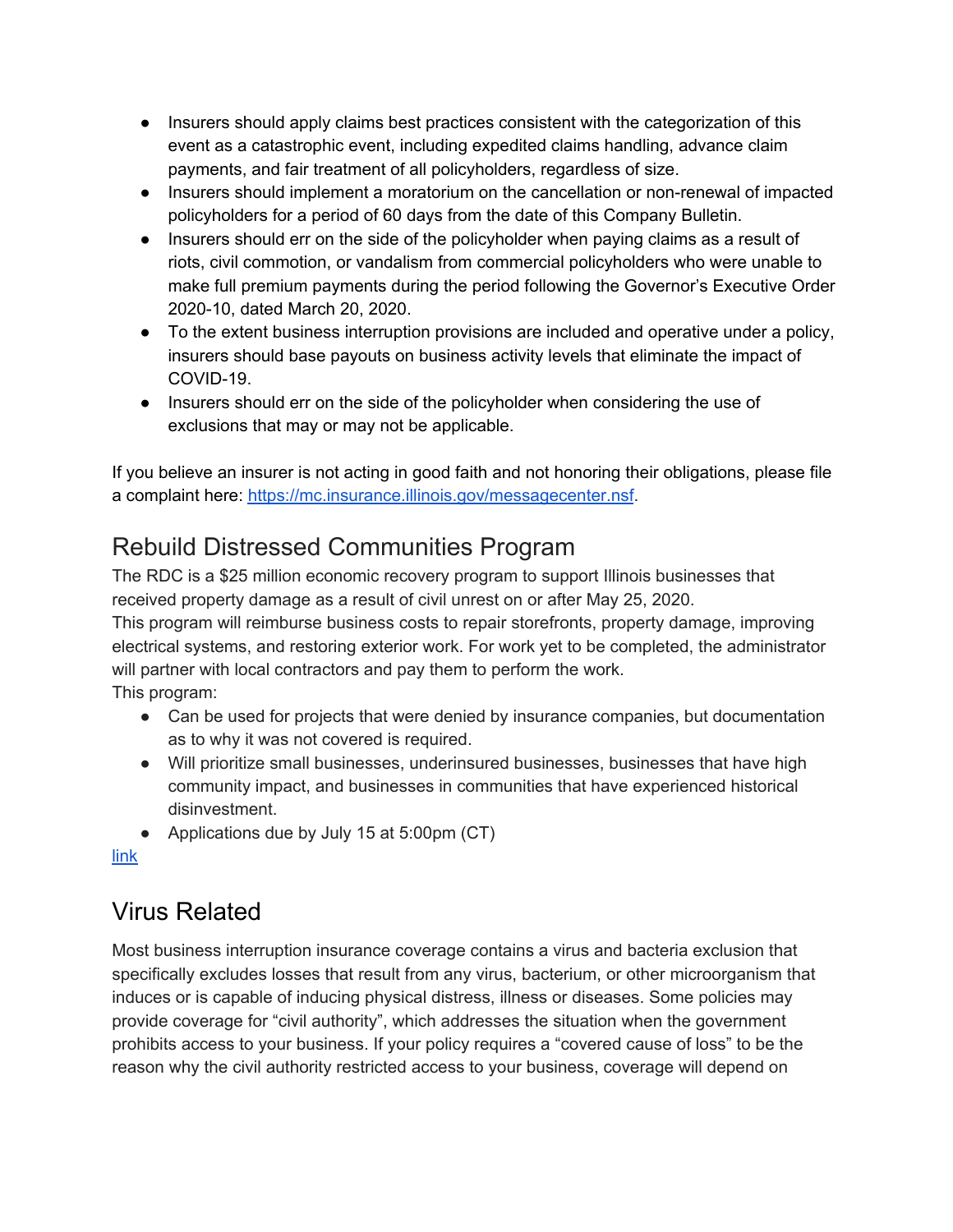whether the COVID-19 outbreak is deemed a covered cause of loss. Some business policies do not have this requirement.

Please refer to your policy for your specific coverage and consult your agent or insurer if you have questions.

If you believe that your insurance provider is not honoring your policy, you can submit a complaint on our website, and our team will review it. An online complaint can be filed here: <https://mc.insurance.illinois.gov/messagecenter.nsf>.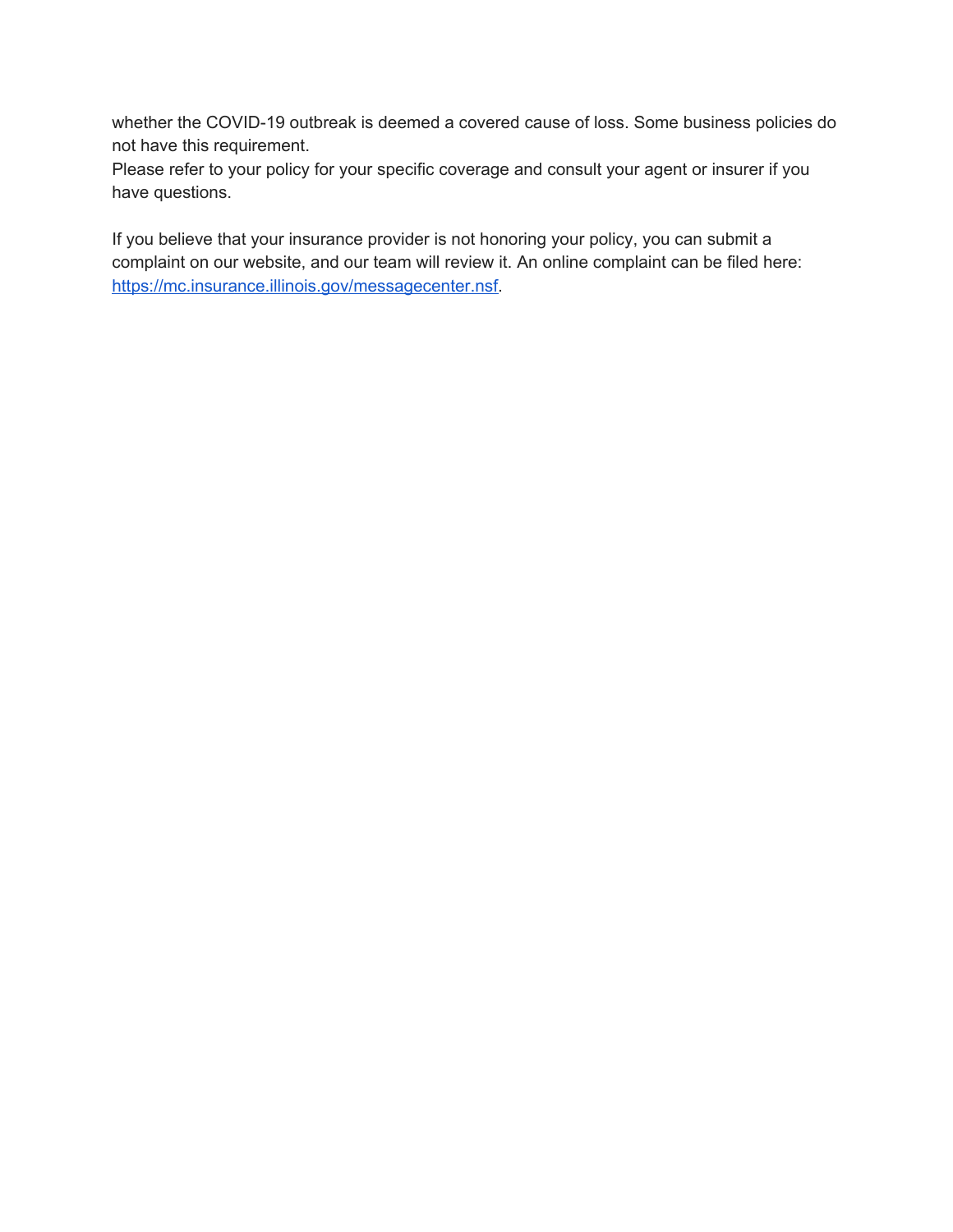# Tax Relief

#### Sales tax [deferment](https://www2.illinois.gov/rev/research/publications/bulletins/Documents/2020/FY2020-23.pdf)

Gov. Pritzker directed the Department of Revenue to defer sales tax payments for more than 24,000 small- and medium-sized bars and restaurants, accounting for nearly 80% of all such entities statewide.

In order to qualify, an eating or drinking establishment needs to incur less than \$75,000 in sales tax liabilities last year. Penalties and interest will be automatically waived; however, qualified taxpayers must still file their sales tax return even if they are unable to make a payment. Any taxpayers taking advantage of this relief will be required to pay their sales tax liabilities due in March, April and May in four installments starting on May 20 and extending through August 20. For more information, please view IDOR's informational bulletin available at tax.illinois.gov.

#### Federal Tax Postponed for all individuals and [businesses](https://drive.google.com/file/d/1qVKARcsUyjhsXaUqeyKi68wYbJHOlAm8/view?usp=sharing)

The federal government has postponed the tax deadline day for individuals, trusts, estates, corporations, and non-corporate entities from April 15 to July 15.

IRS Press [Release](https://drive.google.com/file/d/1qVKARcsUyjhsXaUqeyKi68wYbJHOlAm8/view?usp=sharing)

See this document for an overview of all of the tax [extensions.](https://drive.google.com/file/d/1ljqMVImf-P9L2O6-kADZoZpZBiu1qDfR/view?usp=sharing)

#### State income tax filing deadline [extended](https://drive.google.com/file/d/14Lx0cInwj0BCQiYvwbLH8zqVaH-BzheG/view?usp=sharing)

Illinois has announced that, like the federal government, income tax filing has been extended to July 15. This does not include first and second installments of estimated payments of 2020 taxes that are due April 15 and June 15.

#### Cook County Tax, Fine, Fee [Extensions](https://www.cookcountyil.gov/sites/default/files/service/covid-19-financial-relief-package.pdf?utm_medium=email&utm_source=govdelivery)

Cook County is waiving and extending deadlines for a variety of fines, fees, and taxes totaling \$35 million to help small businesses.

#### Employee Retention Tax Credit

**General Information:** The CARES Act includes a Employee Retention Tax Credit, designed to encourage employers to retain their employees during the COVID-19 crisis. The IRS describes the credit as a "fully refundable tax credit for employers equal to 50 percent of qualified wages (including allocable qualified health plan expenses) that Eligible Employers pay their employees. This applies to wages paid between March 12, 2020 and January 1, 2021, with a maximum credit for any employee amounting to \$5,000. Additional IRS guidance is [available](https://www.irs.gov/newsroom/faqs-employee-retention-credit-under-the-cares-act) here.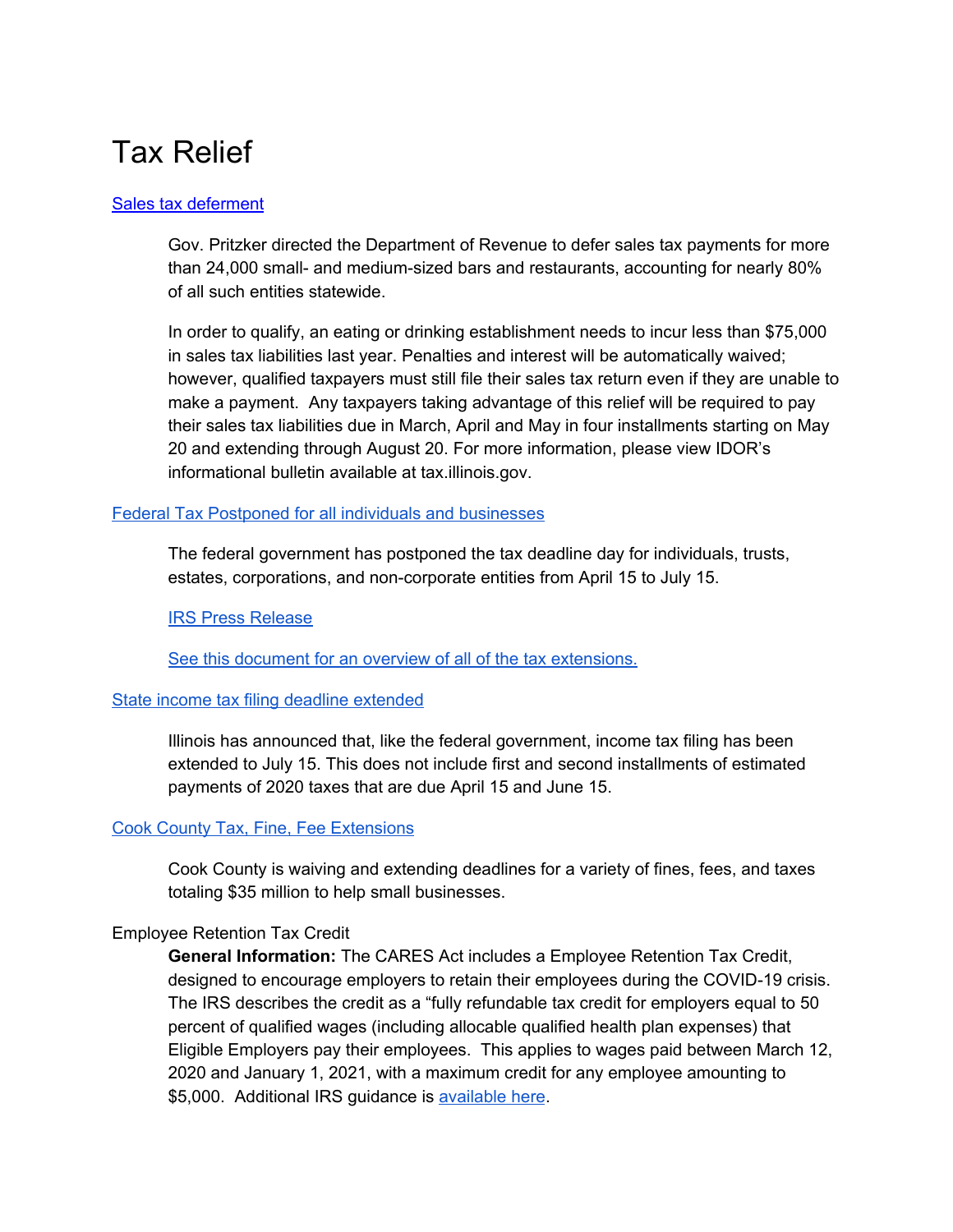**Key Caveat:** This credit is not available to employers receiving assistance via the Paycheck Protection Program.

#### Employer Payroll Tax Deferral

**General Information:** According to the Guide, a provision in the CARES Act allows for the deferral of the employer portion of certain payroll taxes through the end of 2020. These deferred amounts are due in two installments – one at the end of 2021, the other at the end of 2022. Included deferrable taxes include the employer portion of FICA taxes and half of SECA tax liability. I still have not seen additional IRS guidance on this, but I expect some soon at the **IRS [coronavirus](https://www.irs.gov/coronavirus) webpage**.

**Key Caveat:** Deferral is not available to employers receiving assistance via the Paycheck Protection Program.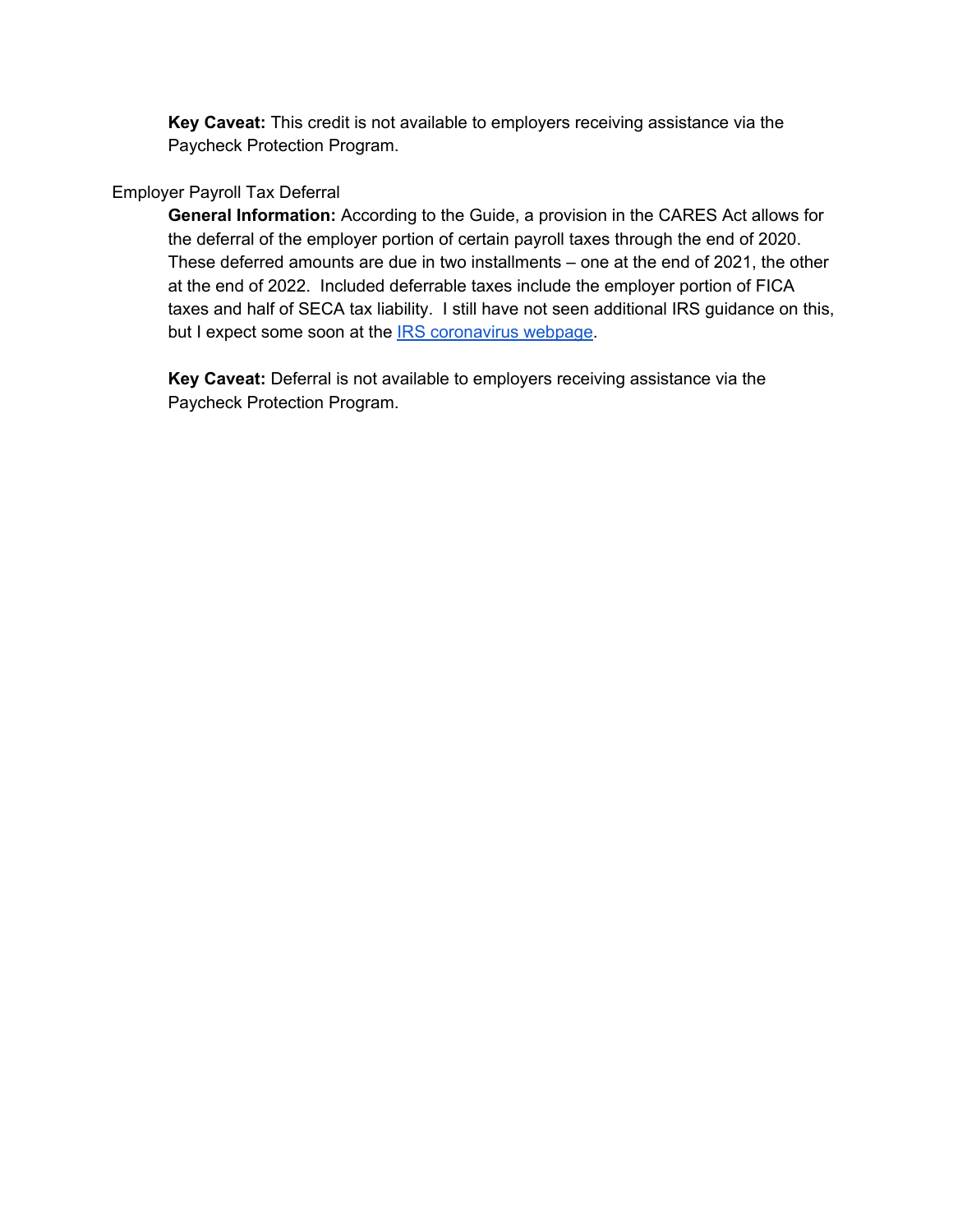# Fines and Fees

## City of Chicago

#### **Beginning June 8**

- City Hall Payment Center re-opens.
- The payment center located at 400 W. Superior will continue to operate while the neighborhood payment centers will open in phases throughout June.
- Motorists with unpaid tickets who had not been assessed penalties prior to March 18, 2020 will receive notices informing them of due dates and timelines around penalties.
- Reminder notices will be sent for ticket and utility payment plans.
- Ticketing will continue for public safety violations and for unpaid parking meters.

#### **Beginning July 1**

- Late payment penalties will be assessed on past due utility balances.
- Past due payment plans will be defaulted.
- Collection and enforcement activities including booting will continue.
- Residential and municipal utility customers with payment due dates prior to June 30 will not be assessed additional penalties until July 1.
- Ticket enforcement activities will increase citywide including street
- sweeping violations.

#### **Beginning July 15**

- Certain deferred tax payments will become due.
- Motorists will receive a grace period through July 15 to purchase residential parking permits, city stickers and renew license plates before enforcement begins on July 16.

Those who may need assistance with outstanding debt are encouraged to visit New Start Chicago, a source found on the City of Chicago's website that provides information on payment plans, hardship qualifications and other FAQs related to fines and fees reforms. By clicking here, [www.Chicago.gov/newstartchicago,](http://www.chicago.gov/newstartchicago) residents can sign up for a flexible payment plans for tickets and utility bills with a lower down payment and up to 60 months to repay amounts due. Residents can learn more or make payments online at Chicago.gov/finance.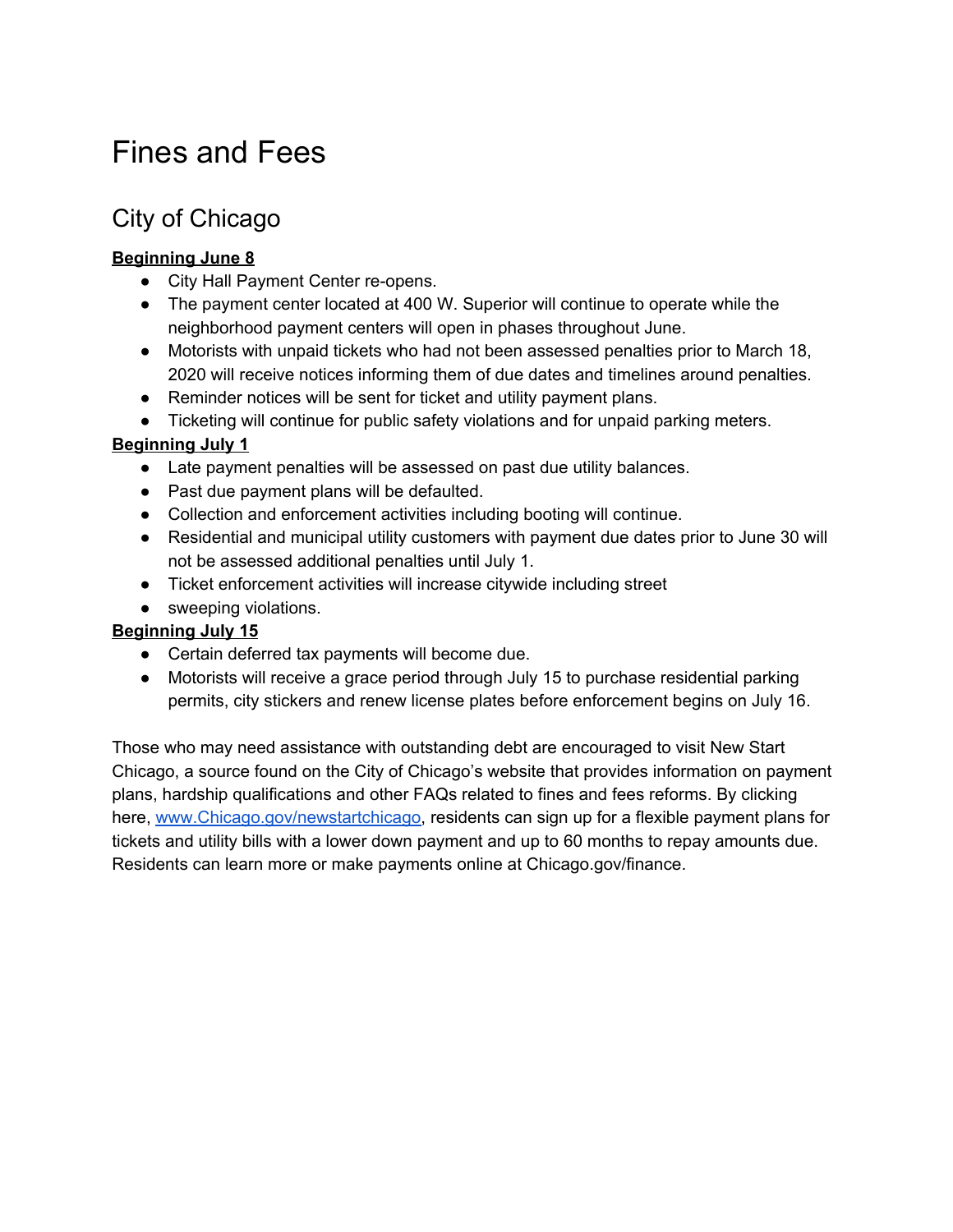# Business Counseling and Application Assistance

In addition to direct financial assistance to small businesses and nonprofits, the recent stimulus packages have included significant funding for enhanced small business counseling services. These organizations are well versed in how to help small businesses succeed and stand ready and willing to help your organization navigate these difficult times. Counseling resources include:

- Illinois Small Business [Development](https://www.westsideforward.org/small-business-development-ctr) Center at West Side Forward
	- Contact is Curtis Roeschley, 773-473-4774 / croeschley@bethelnewlife.org
- Women's Business [Development](http://www.wbdc.org/) Center
	- 312-853-3477 / wbdc@wbdc.org / contact for loan assistance: Lotika Pai, lpai@wbdc.org
	- In addition to serving women entrepreneurs, the Women's Business Development Center is mandated to serve the needs of underserved entrepreneurs, including low-income entrepreneurs.
- **Minority Business [Development](https://www.mbda.gov/businesscenters/chicago) Agency Business Center** 
	- $\circ$  312-755-2563
- **Illinois [Department](https://www2.illinois.gov/dceo/SmallBizAssistance/Pages/Coronavirus-Disease-2019-%28COVID-19%29-Information-for-Small-Business.aspx) of Commerce & Economic Opportunity** 
	- CEO.Support@illinois.gov